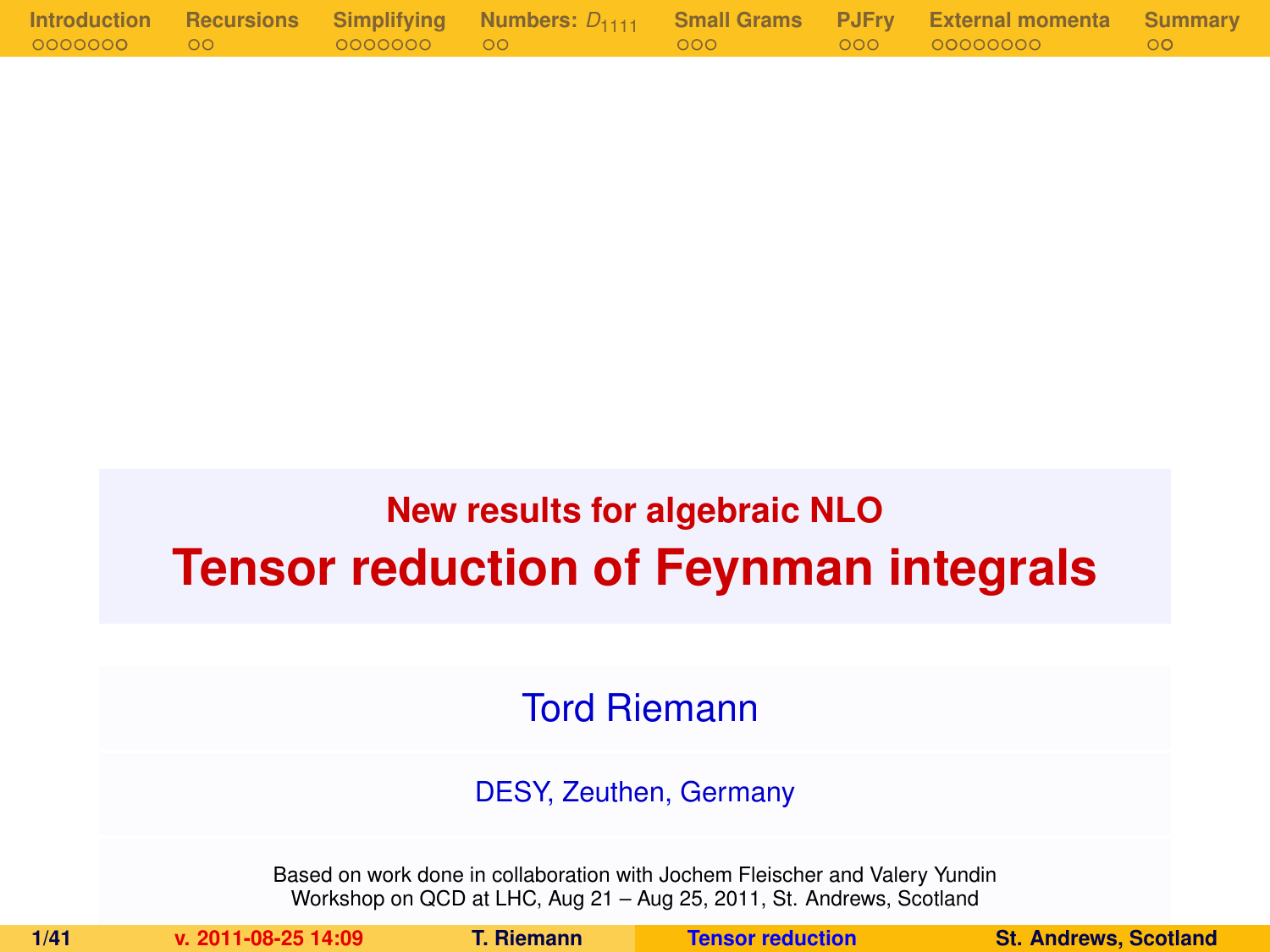|        |  |  | <b>Introduction</b> Recursions Simplifying Numbers: $D_{1111}$ Small Grams PJFry External momenta Summary |  |
|--------|--|--|-----------------------------------------------------------------------------------------------------------|--|
|        |  |  |                                                                                                           |  |
| ______ |  |  |                                                                                                           |  |

### A simple example

### 1-loop self-energy:

<span id="page-1-0"></span>
$$
\begin{array}{rcl}\n l_2^{\mu} & = & \int \frac{d^d k}{i\pi^{d/2}} \frac{k^{\mu}}{[k^2 - M_1^2] \left[ (k+p)^2 - M_2^2 \right]} \\
 & = & p_{\mu} B_1\n \end{array}
$$

### Solve:

$$
p_{\mu}I_{2}^{\mu} = p^{2}B_{1}(p, M_{1}, M_{2})
$$
  
\n
$$
= \int \frac{d^{d}k}{i\pi^{d/2}} \frac{pk}{[k^{2} - M_{1}^{2}][(k+p)^{2} - M_{2}^{2}]} = \int \frac{d^{d}k}{i\pi^{d/2}} \frac{pk}{D_{1} D_{2}}
$$
  
\n
$$
= \int \frac{d^{d}k}{i\pi^{d/2}} \left[ \frac{D_{2} - (p^{2} - M_{2}^{2} - M_{1}^{2}) - D_{1}}{D_{1} D_{2}} \right],
$$
  
\n
$$
B_{1}(p, M_{1}, M_{2}) = \frac{1}{2p^{2}} \left[ A_{0}(M_{1}) - A_{0}(M_{2}) - (p^{2} - M_{2}^{2} - M_{1}^{2}) B_{0}(p, M_{1}, M_{2}) \right]
$$

A tensor Feynman integral is expressed in terms of scalar Feynman integrals.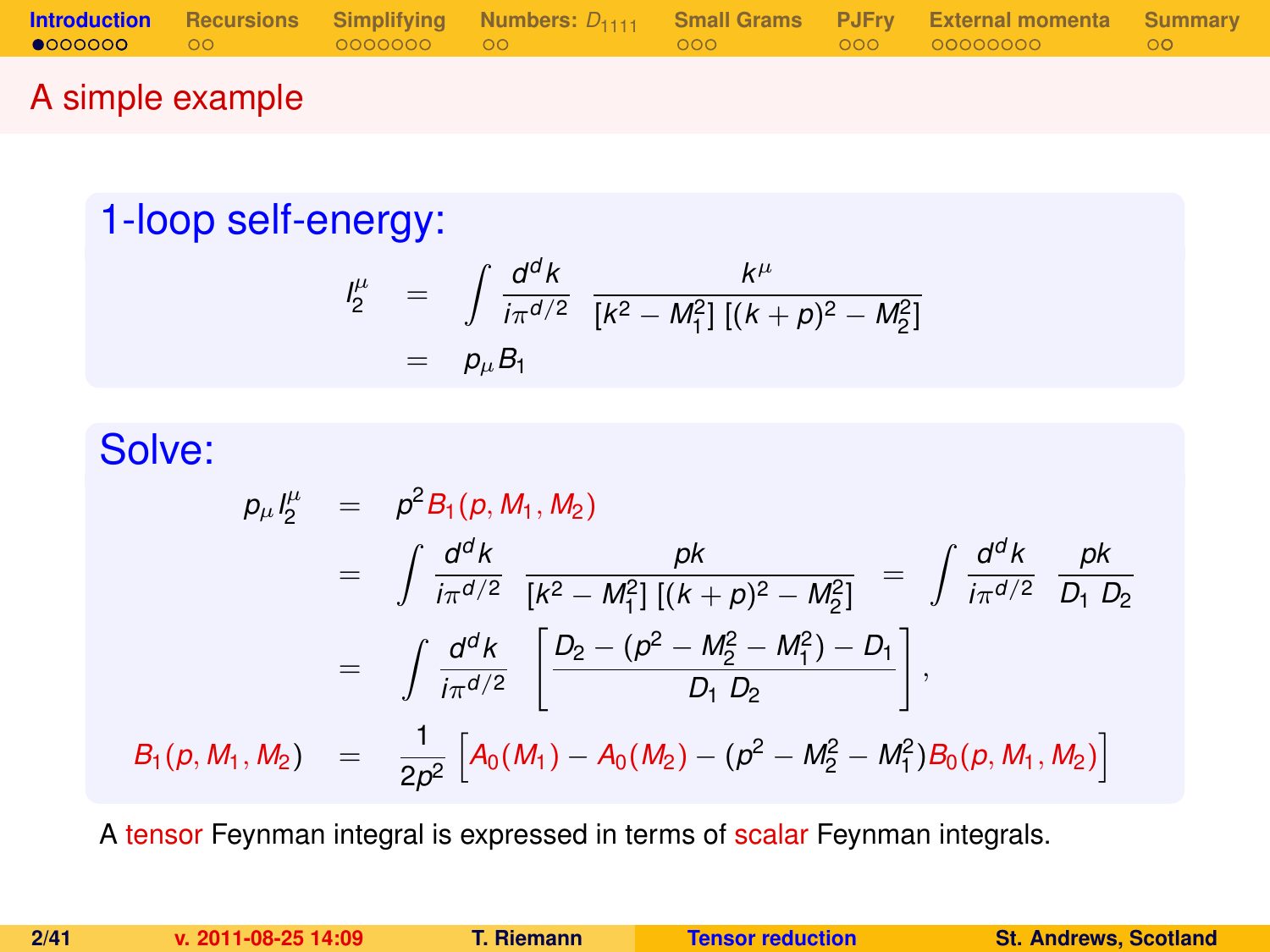Systematic approach to tensor reductions: 1- to 4-point functions: Passarino, Veltman 1978 [\[1\]](#page-38-0)

Need in addition a library of scalar functions: 'tHooft, Veltman 1979 [\[2\]](#page-38-1)

State of the art + open source programs: K. Ellis and G. Zanderighi, QCDloop/FF [\[25,](#page-40-1) [4\]](#page-38-2) 2007,1990 T. Hahn, LoopTools/FF [\[3,](#page-38-3) [4\]](#page-38-2) 1998,1990

To our knowledge, there is no open source program for 5-point reductions without certain restrictions (?)

 $\rightarrow$  c++ code PJFry by V. Yundin, released this Summer 2011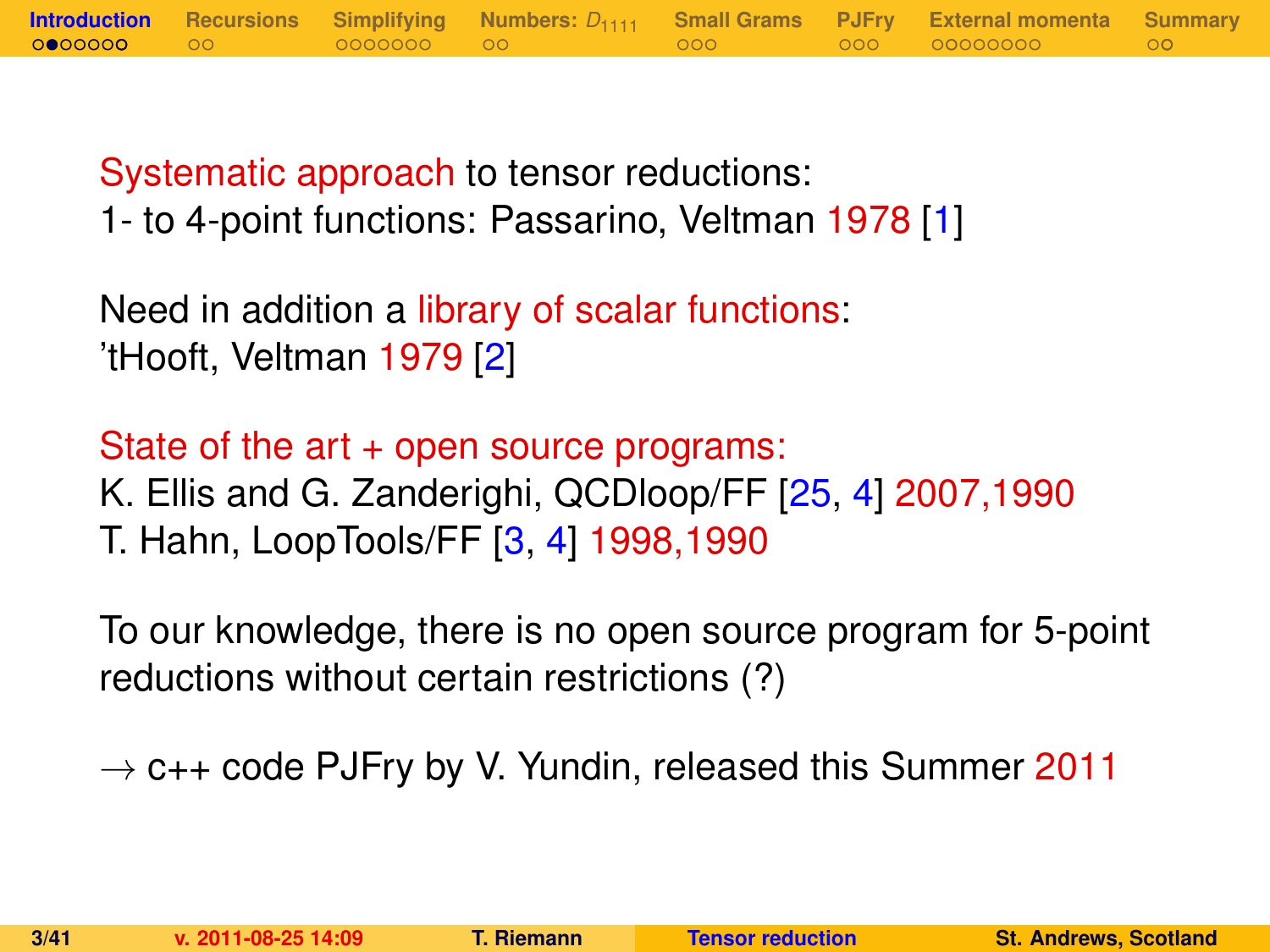This talk: Efficient reduction formulae in the algebraic Fleischer-Davydychev-Tarasov approach

Recent developments in the Fleischer-Davydychev-Tarasov approach:

**[Introduction](#page-1-0) [Recursions](#page-10-0) [Simplifying](#page-12-0) [Numbers:](#page-19-0)** *D*<sup>1111</sup> **[Small Grams](#page-21-0) [PJFry](#page-24-0) [External momenta](#page-27-0) [Summary](#page-36-0)**

- $\cdot$  Get tensor reduction with  $\cdots$
- · · arbitrary masses
- $\cdots$  killed pentagon Gram determinants
- $\cdots$  treatment of full kinematics, also with small sub-diagram Gram determinants  $\rightarrow$  presented by J. Fleischer at QCD@LHC@Trento2010
- $\cdot \rightarrow$  c++ code PJFry by V. Yundin
- $\cdots$  multiple sums made efficient by contracting with external momenta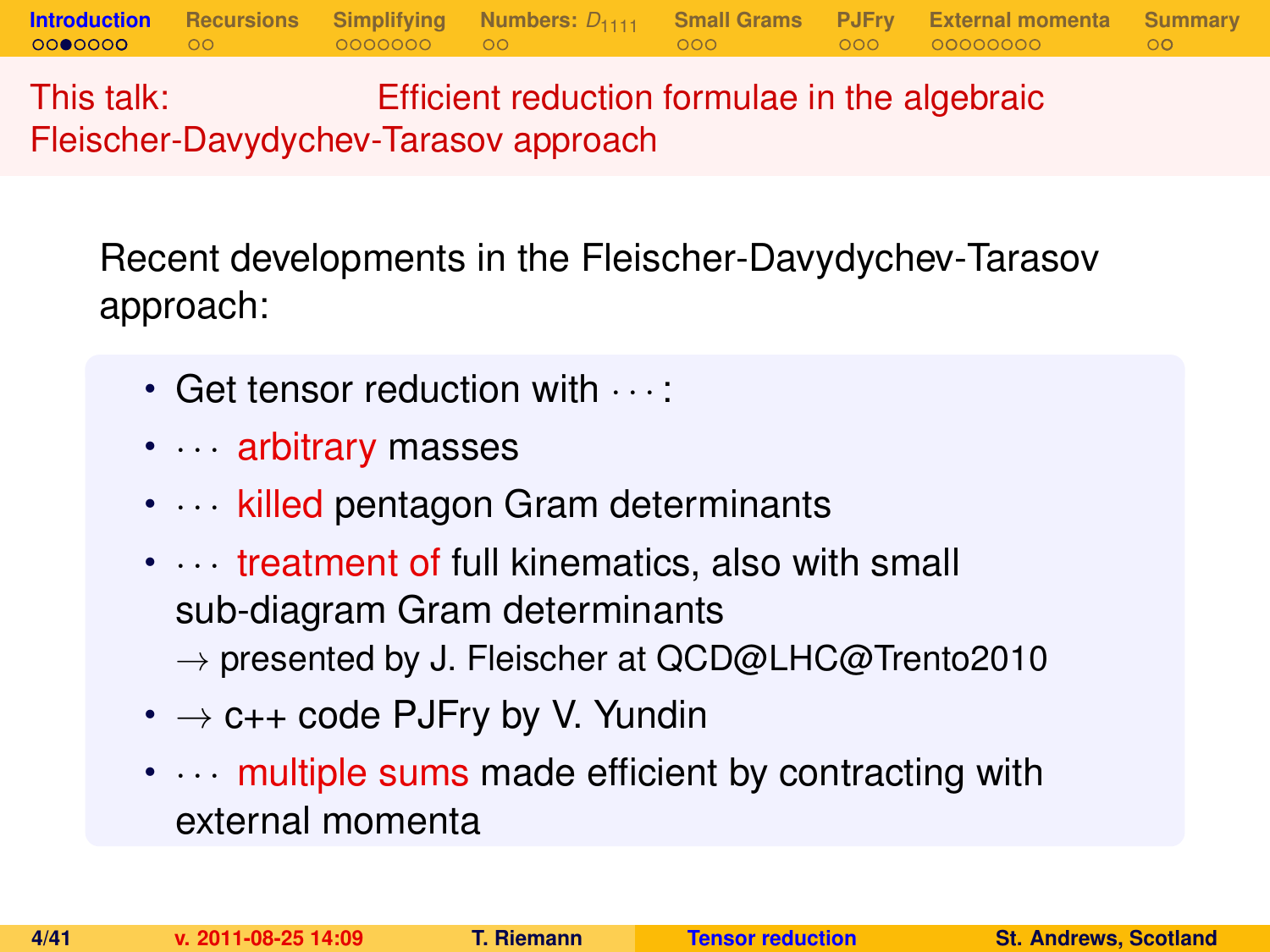| <b>Introduction</b><br>0000000 | <b>Recursions</b><br>$\circ$ | Simplifying<br>0000000 | Numbers: $D_{1111}$<br>$\circ$                                                                                                                                                                                                                          | <b>Small Grams</b><br>000 | <b>PJFry</b><br>000 | <b>External momenta</b><br>00000000 | <b>Summary</b><br>$\circ$ |  |
|--------------------------------|------------------------------|------------------------|---------------------------------------------------------------------------------------------------------------------------------------------------------------------------------------------------------------------------------------------------------|---------------------------|---------------------|-------------------------------------|---------------------------|--|
| Outline                        |                              |                        |                                                                                                                                                                                                                                                         |                           |                     |                                     |                           |  |
|                                |                              |                        | [5] 1991 Davydychev, Reducing Feynman diagrams to scalar integrals<br>[6] 1996 Tarasov, Connection [of] Feynman integrals [with] different space-time dimensions<br>[7] 1999 Fleischer et al., Algebraic reduction of one-loop Feynman graph amplitudes |                           |                     |                                     |                           |  |
|                                | <b>Introduction</b>          |                        |                                                                                                                                                                                                                                                         |                           |                     |                                     |                           |  |
|                                | <b>Recursions</b>            |                        |                                                                                                                                                                                                                                                         |                           |                     |                                     |                           |  |
| 3                              | Simplifying                  |                        |                                                                                                                                                                                                                                                         |                           |                     |                                     |                           |  |
|                                | Numbers: D <sub>1111</sub>   |                        |                                                                                                                                                                                                                                                         |                           |                     |                                     |                           |  |
|                                | <b>Small Grams</b>           |                        |                                                                                                                                                                                                                                                         |                           |                     |                                     |                           |  |
|                                | <b>PJFry</b>                 |                        |                                                                                                                                                                                                                                                         |                           |                     |                                     |                           |  |
|                                | <b>External momenta</b>      |                        |                                                                                                                                                                                                                                                         |                           |                     |                                     |                           |  |
|                                | <b>Summary</b>               |                        |                                                                                                                                                                                                                                                         |                           |                     |                                     |                           |  |
|                                | References:                  |                        | [9] 2010 Diakonidis et al., PLB 683, recursive reduction of tensor Feynman integrals                                                                                                                                                                    |                           |                     |                                     |                           |  |

[\[15\]](#page-39-0) 2011 Fleischer, T.R., PRD 83, *Complete* . . . *reduction of* . . . *tensor Feynman integrals*

[\[19\]](#page-40-2) 2011 Fleischer, T.R., PLB 701, . . . *contracted tensor Feynman integrals*

subm. Aug. 2011: V. Yundin, PhD thesis [with PJFry code]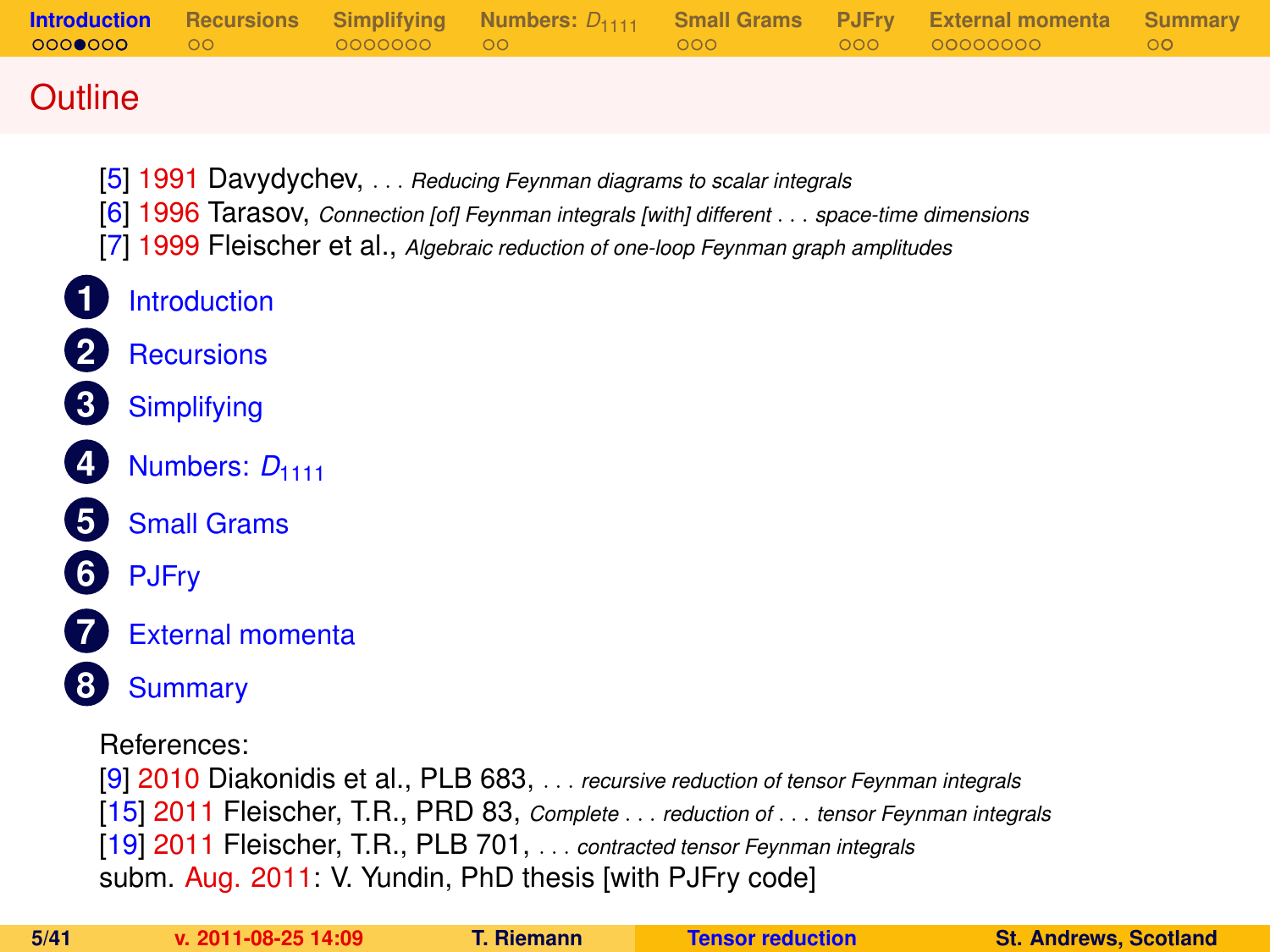Notations: Gram and modified Cayley determinant, signed minors [Melrose:1965] Gram determinant *Gn*:

**[Introduction](#page-1-0) [Recursions](#page-10-0) [Simplifying](#page-12-0) [Numbers:](#page-19-0)** *D*<sup>1111</sup> **[Small Grams](#page-21-0) [PJFry](#page-24-0) [External momenta](#page-27-0) [Summary](#page-36-0)**

$$
G_n = |2q_iq_j|, i,j = 1,\ldots n \qquad (1)
$$

Modified Cayley determinant  $()_N$  of a diagram with  $N$  internal lines and chords  $q_j$ ; for a choice  $q_n = 0$ , both determinants are related:

$$
()_{N} \equiv \begin{vmatrix} 0 & 1 & 1 & \dots & 1 \\ 1 & Y_{11} & Y_{12} & \dots & Y_{1N} \\ 1 & Y_{12} & Y_{22} & \dots & Y_{2N} \\ \vdots & \vdots & \vdots & \ddots & \vdots \\ 1 & Y_{1N} & Y_{2N} & \dots & Y_{NN} \end{vmatrix} = -G_{N-1},
$$
 (2)

where  $D_i = (k - q_i)^2 - m_i^2$  [with  $q_i$  = chord], and the matrix elements

$$
Y_{ij} = -(q_i - q_j)^2 + m_i^2 + m_j^2, \quad (i, j = 1 \dots N)
$$
 (3)

 $\Rightarrow$  The Gram determinant ()<sub>N</sub> does not depend on the masses.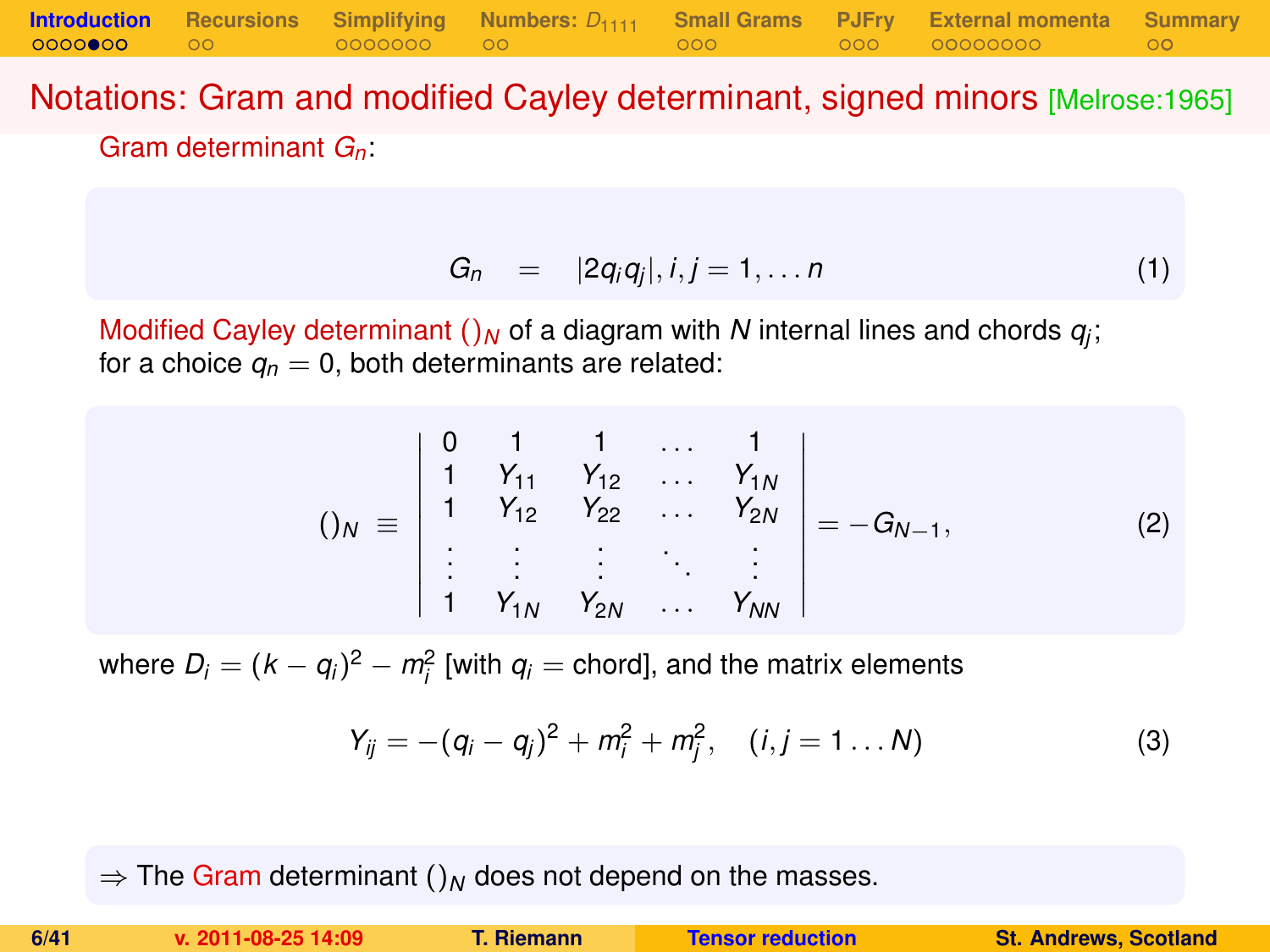### Notations: signed minors [Melrose:1965]

signed minors of  $\int_M$  are constructed by deleting *m* rows and *m* columns from  $\int_M$ , and multiplying with a sign factor:

$$
\begin{pmatrix}\n\dot{J}_1 & \dot{J}_2 & \cdots & \dot{J}_m \\
k_1 & k_2 & \cdots & k_m\n\end{pmatrix}_N \equiv \n\equiv (-1)^{\sum_i (j_i + k_i)} \text{sgn}_{\{j\}} \text{sgn}_{\{k\}} \begin{vmatrix}\n\text{rows } j_1 \cdots j_m \text{ deleted} \\
\text{columns } k_1 \cdots k_m \text{ deleted}\n\end{vmatrix}
$$
\n(4)

where  $\mathsf{sgn}_{\{j\}}$  and  $\mathsf{sgn}_{\{k\}}$  are the signs of permutations that sort the deleted rows  $j_1 \cdots j_m$  and columns  $k_1 \cdots k_m$  into ascending order.

Example:

$$
\left(\begin{array}{c}0\\0\end{array}\right)_N\equiv\left|\begin{array}{cccc}Y_{11}&Y_{12}&\ldots&Y_{1N}\\Y_{12}&Y_{22}&\ldots&Y_{2N}\\ \vdots&\vdots&\ddots&\vdots\\Y_{1N}&Y_{2N}&\ldots&Y_{NN}\end{array}\right|,\tag{5}
$$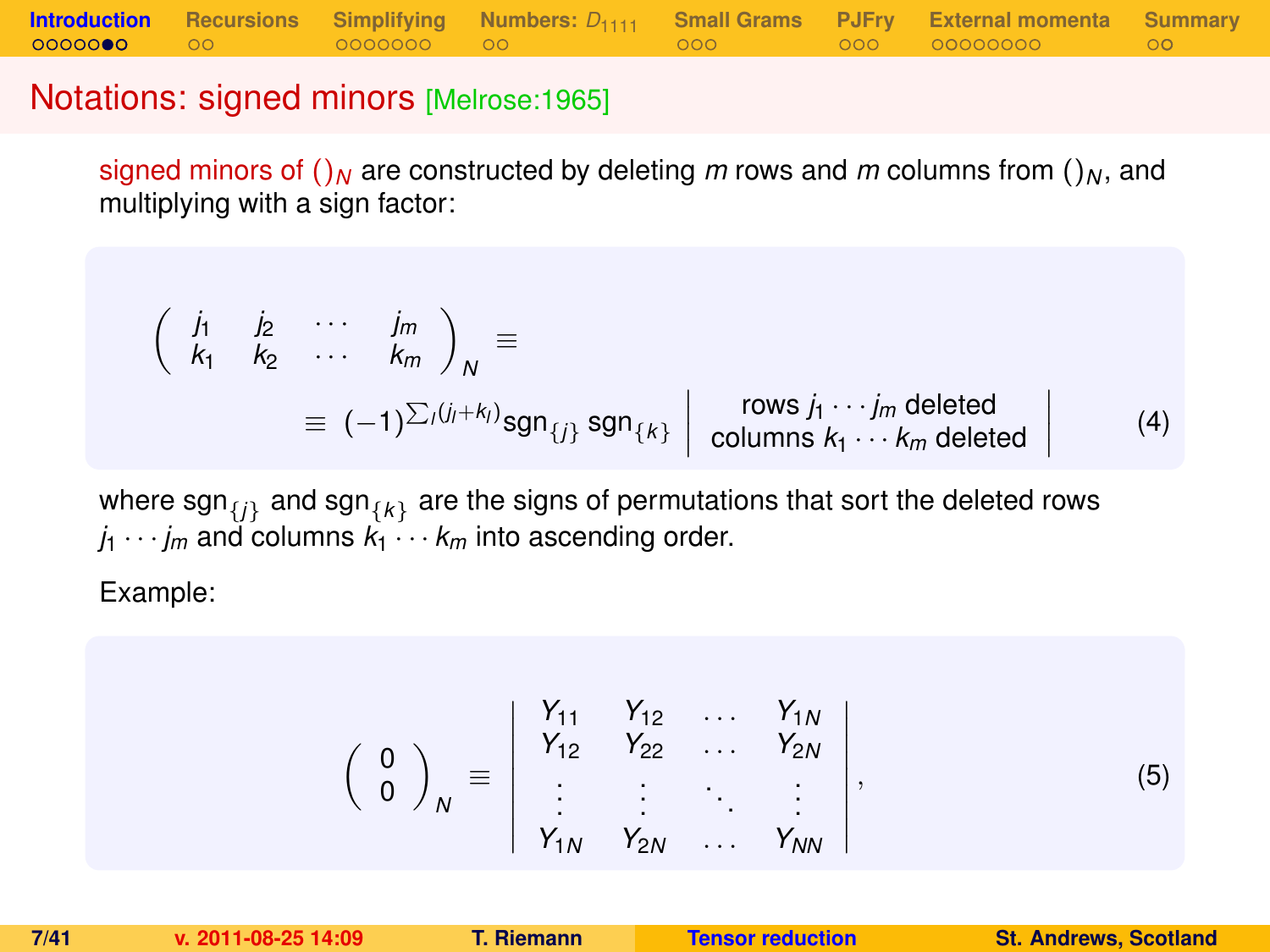Example: Getting a 4-point function from a six-point function I



Figure: A six-point topology (a) leading to four-point functions (b) with realistically vanishing Gram determinants.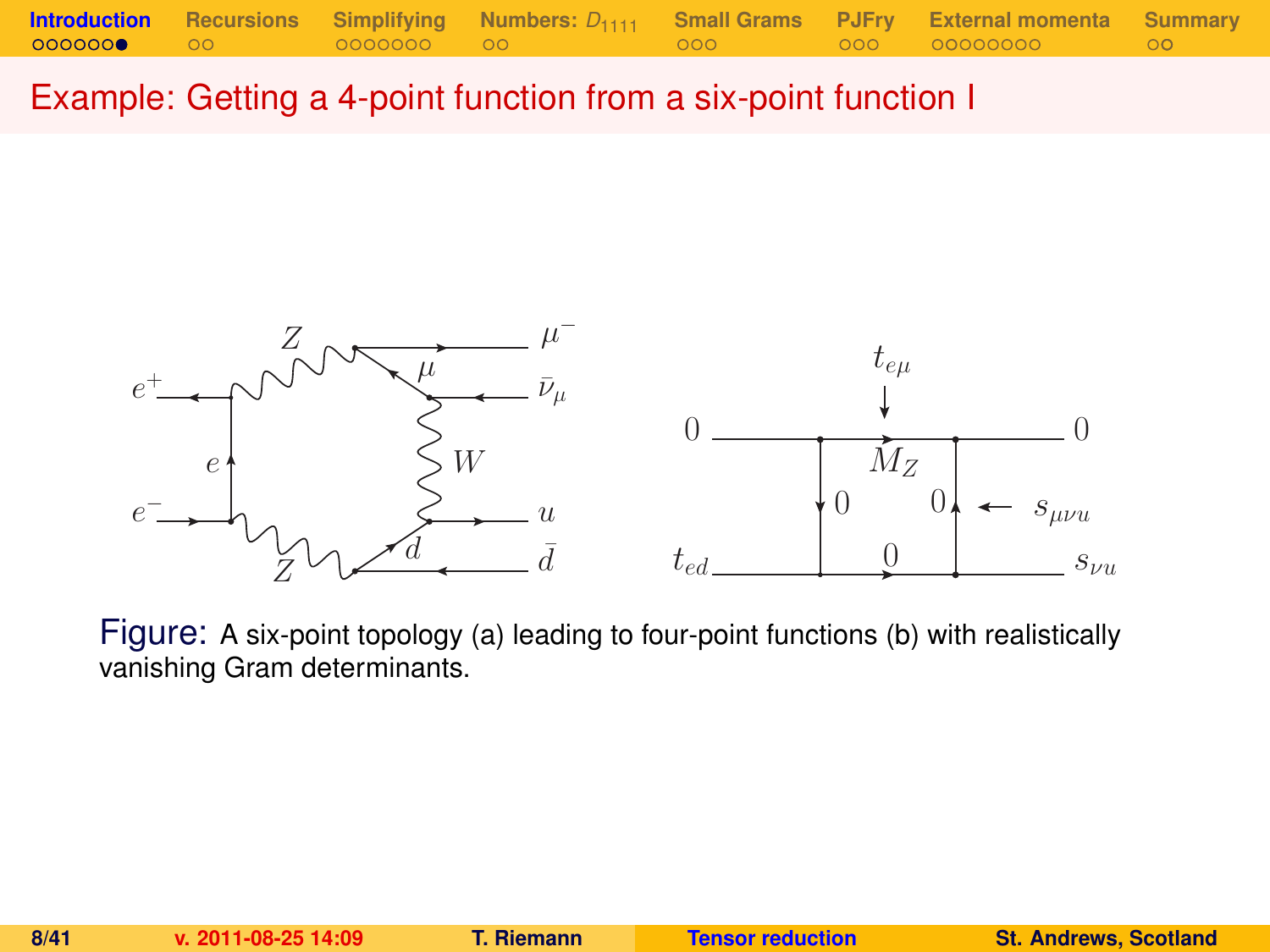### Example: Getting a 4-point function from a six-point function II

The example is taken from [\[10\]](#page-39-1).

The corresponding 4-point tensor integrals are, in LoopTools [\[3,](#page-38-3) [11\]](#page-39-2) notation:

$$
D0i(id, 0, 0, s_{\bar{\nu}u}, t_{ed}, t_{\bar{e}\mu}, s_{\mu\bar{\nu}u}, 0, M_Z^2, 0, 0).
$$
 (6)

The Gram determinant is:

$$
()_{4} = -2t_{\bar{e}\mu}[s_{\mu\bar{\nu}\mu}^{2} + s_{\bar{\nu}\mu}t_{\theta d} - s_{\mu\bar{\nu}\mu}(s_{\bar{\nu}\mu} + t_{\theta d} - t_{\bar{e}\mu})], \qquad (7)
$$

It vanishes if:

$$
t_{\text{ed}} \to t_{\text{ed,crit}} = \frac{s_{\mu\bar{\nu}\mu}(s_{\mu\bar{\nu}\mu} - s_{\bar{\nu}\mu} + t_{\bar{\theta}\mu})}{s_{\mu\bar{\nu}\mu} - s_{\bar{\nu}\mu}}.
$$
(8)

In terms of a dimensionless scaling parameter *x*,

$$
t_{ed} = (1+x)t_{ed,\text{crit}}, \qquad (9)
$$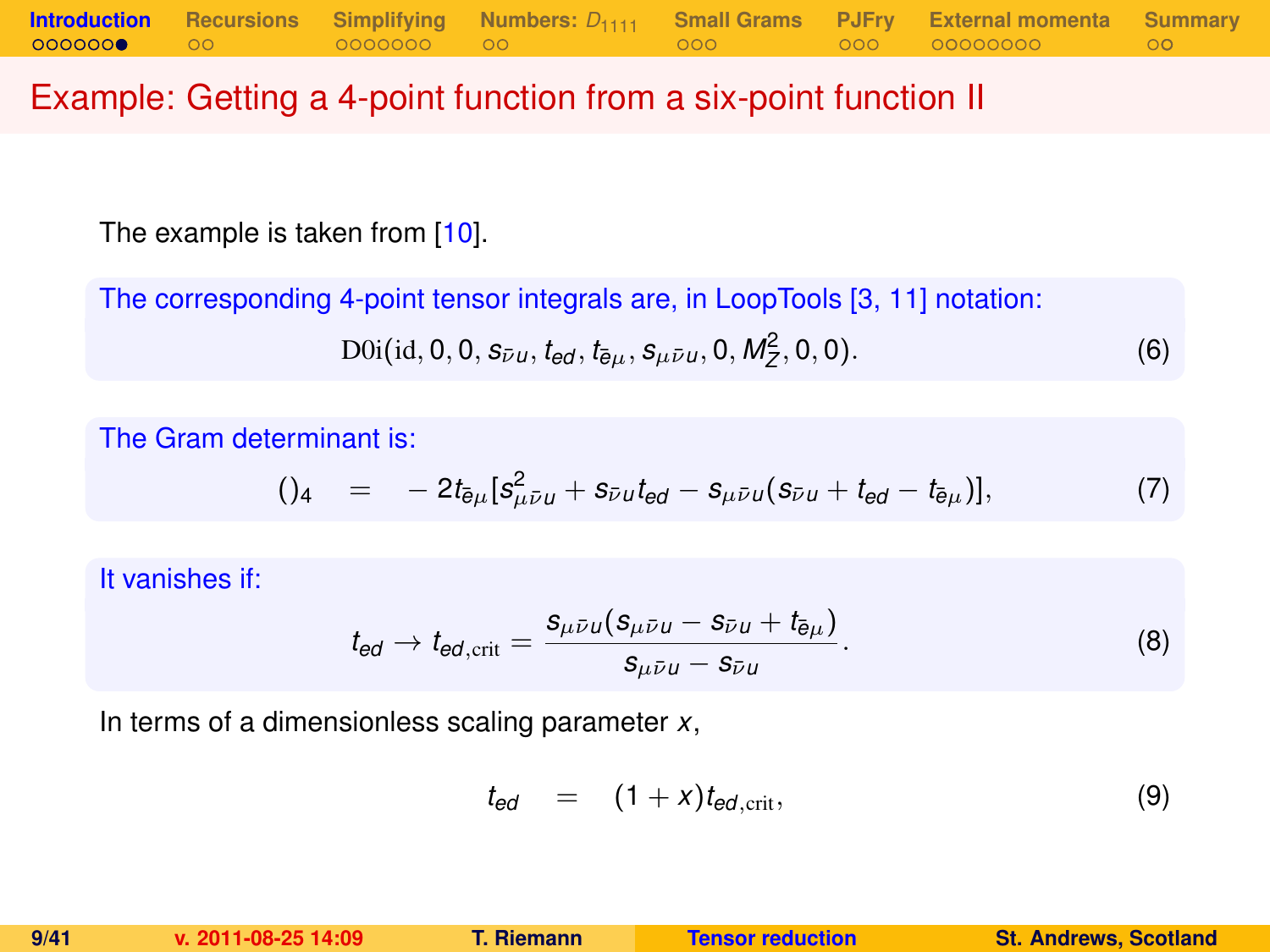### Example: Getting a 4-point function from a six-point function III

the Gram determinant becomes:

$$
()_{4} = 2 \times s_{\mu \bar{\nu} u} t_{\bar{e}\mu} (s_{\mu \bar{\nu} u} - s_{\bar{\nu} u} + t_{\bar{e}\mu}). \qquad (10)
$$

We will also need the modified Cayley determinant:

$$
\begin{array}{rcl}\n\binom{0}{0}_4 & = & \begin{pmatrix}\n2M_Z^2 & M_Z^2 & M_Z^2 - s_{\mu\bar{\nu}u} & M_Z^2 \\
M_Z^2 & 0 & -s_{\bar{\nu}u} & M_Z^2 \\
M_Z^2 - s_{\mu\bar{\nu}u} & -s_{\bar{\nu}u} & 0 & -t_{\bar{e}d} \\
M_Z^2 & -t_{\bar{e}\mu} & -t_{\bar{e}d} & 0\n\end{pmatrix} \\
& = & s_{\mu\bar{\nu}u}^2 t_{\bar{e}\mu}^2 + 2 M_Z^2 t_{\bar{e}\mu} [-2s_{\bar{\nu}u}t_{\bar{e}d} + s_{\mu\bar{\nu}u}(s_{\bar{\nu}u} + t_{\bar{e}d} - t_{\bar{e}\mu})] \\
& + M_Z^4 (s_{\bar{\nu}u}^2 + (t_{\bar{e}d} - t_{\bar{e}\mu})^2 - 2s_{\bar{\nu}u}(t_{\bar{e}d} + t_{\bar{e}\mu})).\n\end{array}
$$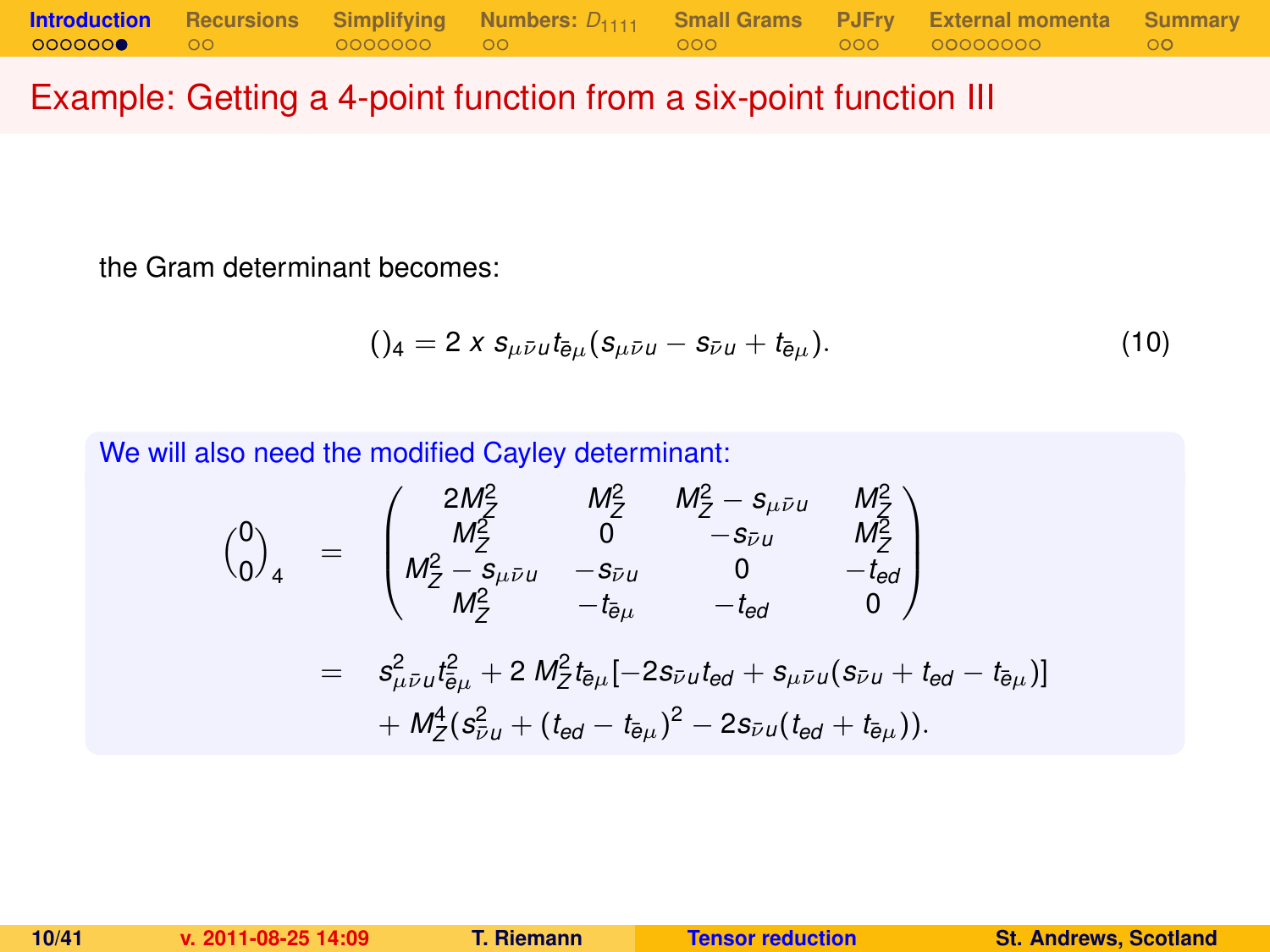Dimensional shifts and recurrence relations for pentagons (I)

Following [Davydychev:1991 [\[5\]](#page-38-4)] Replace tensors by scalar integrals in higher dimensions: Example  $R = 3$ :

**[Introduction](#page-1-0) [Recursions](#page-10-0) [Simplifying](#page-12-0) [Numbers:](#page-19-0)** *D*<sup>1111</sup> **[Small Grams](#page-21-0) [PJFry](#page-24-0) [External momenta](#page-27-0) [Summary](#page-36-0)**

$$
I_{5}^{\mu\nu\lambda} = \int \frac{d^{4-2\epsilon}k}{i\pi^{d/2}} \prod_{r=1}^{5} c_{r}^{-1}k^{\mu}k^{\nu}k^{\lambda}
$$
\n
$$
= - \sum_{i,j,k=1}^{4} q_{i}^{\mu} q_{j}^{\nu} q_{k}^{\lambda} n_{ijk} l_{5,ijk}^{[d+]} + \frac{1}{2} \sum_{i=1}^{n-1} (g^{\mu\nu} q_{i}^{\lambda} + g^{\mu\lambda} q_{i}^{\nu} + g^{\nu\lambda} q_{i}^{\mu}) l_{5,i}^{[d+]}^{2},
$$
\n(11)

and  $n_{ijk} = (1 + \delta_{ij})(1 + \delta_{ik} + \delta_{ik}).$ 

 $[d+1]$ <sup>*l*</sup> = 4 – 2<sub> $\epsilon$ </sub> + 2*l* 

<span id="page-10-0"></span> $I_{5i}^{[d+]2}$  $\frac{d[d+1]^2}{5i}$  – scratch the line *i* from  $I_5^{[d+1]^2}$ י<sup>וט</sup>⊤י<br>5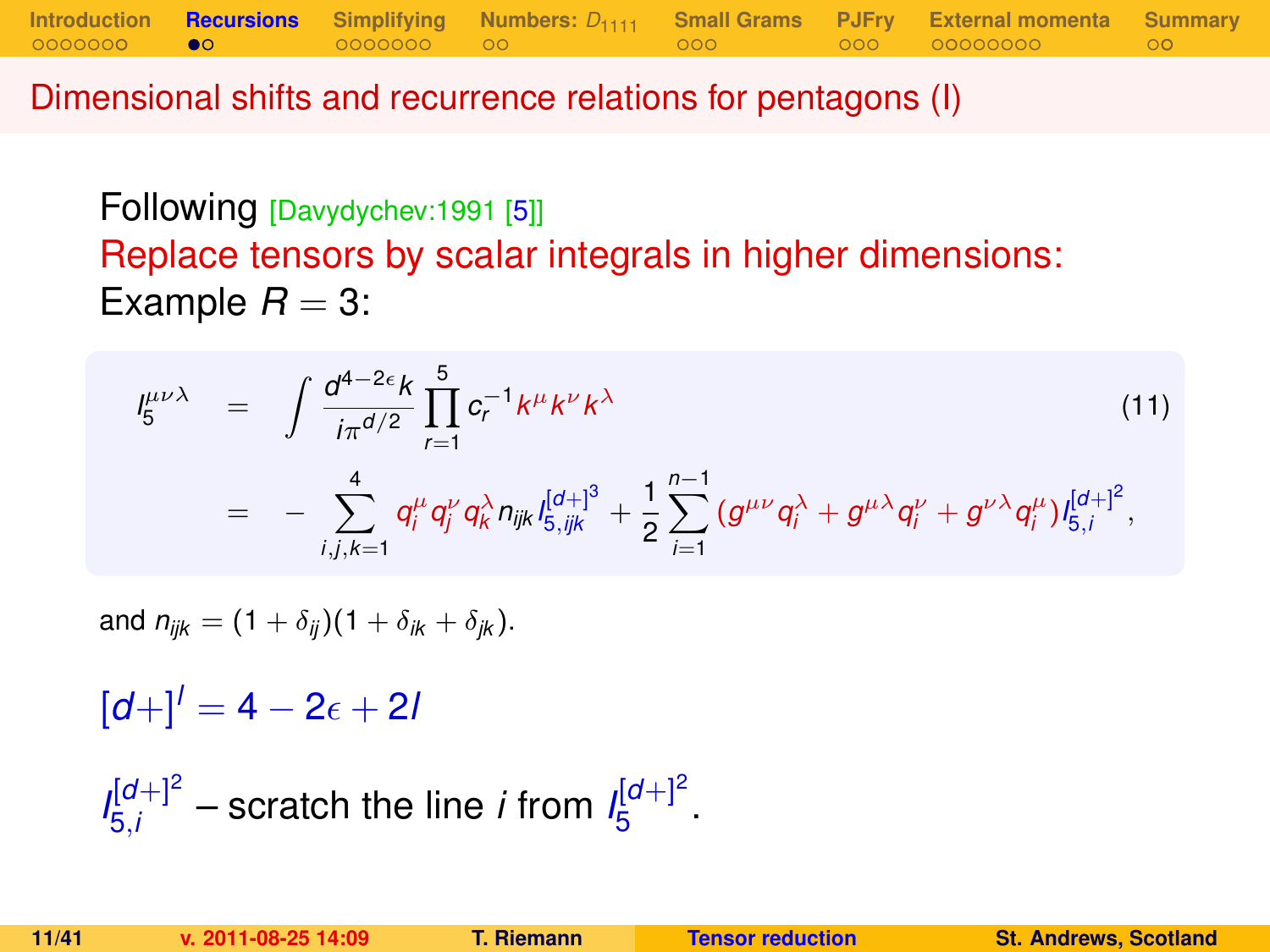Dimensional shifts and recurrence relations for pentagons (II)

'Naive', direct approach – just perform dimensional recurrences

Following [Tarasov:1996,Fleischer:1999 [\[6,](#page-38-5) [7\]](#page-38-6)] apply recurrence relations, relating scalar integrals of different dimensions, in order to get rid of the dimensionalities  $\left[d + \right] = 4 - 2\epsilon + 2l$ :

$$
\nu_j(\mathbf{j}^+ I_5^{[d+]} ) = \frac{1}{\left(\int_5} \left[ -\binom{j}{0}\right]_5 + \sum_{k=1}^5 \binom{j}{k}\mathbf{k}^- \right] I_5 \tag{12}
$$

<span id="page-11-0"></span>
$$
(d - \sum_{i=1}^{5} \nu_i + 1) I_5^{[d+]} = \frac{1}{\left(\begin{matrix} 0 \\ 0 \end{matrix}\right)_5} - \sum_{k=1}^{5} {0 \choose k}_5 k^{-} \bigg] I_5, \tag{13}
$$

where the operators  $\textbf{i}^{\pm}, \textbf{j}^{\pm}, \textbf{k}^{\pm}$  act by shifting the indices  $\nu_i, \nu_j, \nu_k$  by  $\pm 1.$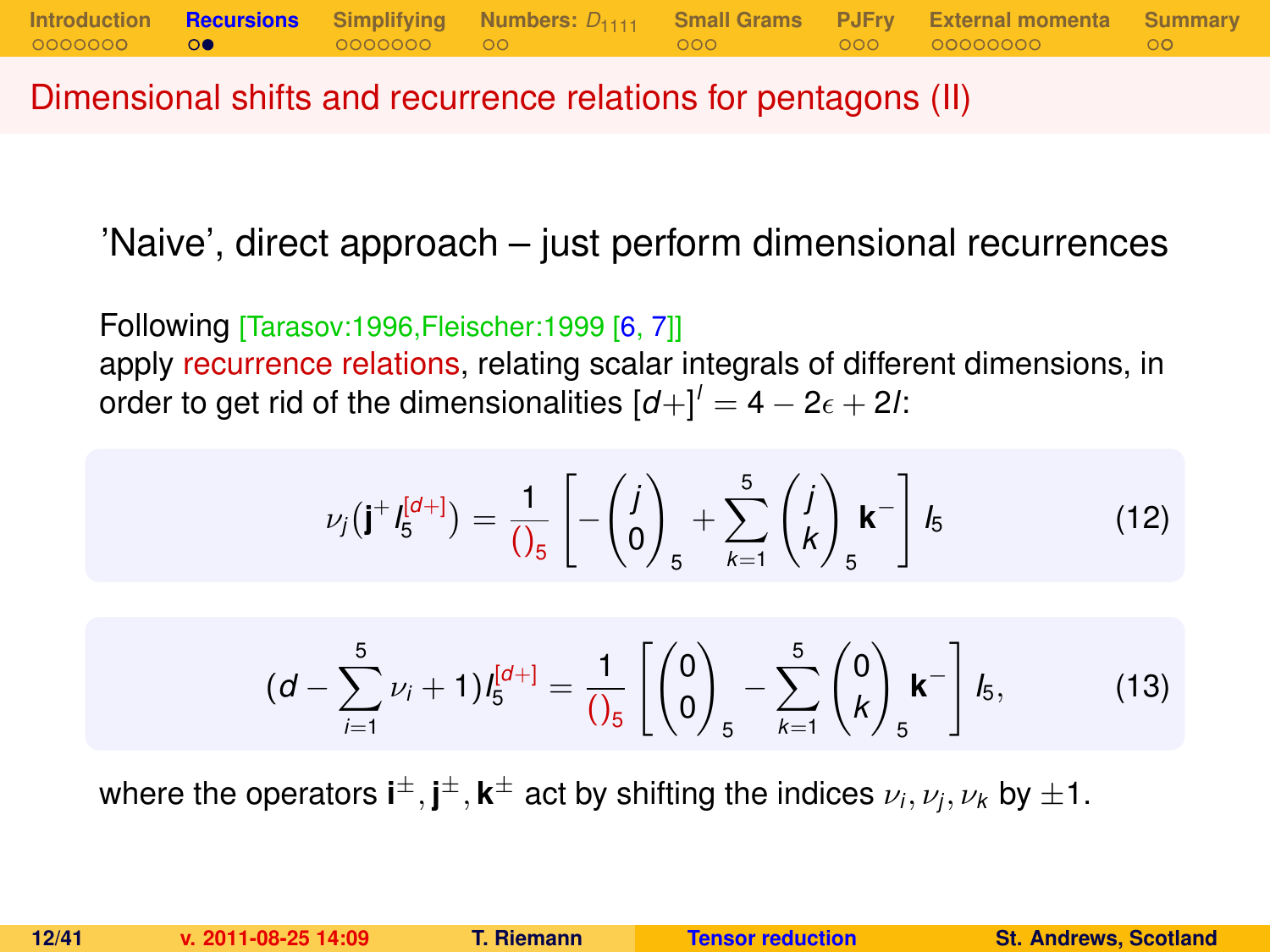**[Introduction](#page-1-0) [Recursions](#page-10-0) [Simplifying](#page-12-0)** [Numbers:](#page-19-0)  $D_{1111}$  [Small Grams](#page-21-0) [PJFry](#page-24-0) [External momenta](#page-27-0) [Summary](#page-36-0)<br>00000000 00 **e000000** 00

### The result of simplifying manipulations

 $\dots$  and collecting all contributions, our final result for e.g. the tensor of rank  $R = 3$  can be written as follows:

$$
I_5^{\mu \nu \lambda} = \sum_{i,j,k=1}^4 q_i^{\mu} q_j^{\nu} q_k^{\lambda} E_{ijk} + \sum_{k=1}^4 g^{[\mu \nu} q_k^{\lambda]} E_{00k}, \qquad (14)
$$

with:

$$
E_{00j} = \sum_{s=1}^{5} \frac{1}{\binom{0}{0}} \left[ \frac{1}{2} \binom{0s}{0j} \int_{5}^{[d+],s} -\frac{d-1}{3} \binom{s}{j} \int_{5}^{[d+]^2,s} \right],
$$
(15)

<span id="page-12-0"></span>
$$
E_{ijk} = -\sum_{s=1}^{5} \frac{1}{\binom{0}{0}} \left\{ \left[ \binom{0j}{sk} \frac{I^{[d]+1]^2,s}}{s^{4,j}} + (i \leftrightarrow j) \right] + \binom{0s}{0k} \frac{\nu_{ij} I^{[d]+1^2,s}}{s^{4,j}} \right\}.
$$
 (16)

 $\sqrt{\ }$  no scalar 5-point integrals in higher dimensions  $\checkmark$  no inverse Gram det. ()<sub>5</sub> We have yet:

 $\dagger$  scalar 4-point integrals in higher dimensions:  $\iint_{4,ij}^{[d+]} \int_{-s}^{2}$  etc.

† inverse Gram det.  $\binom{0}{0}_5 \equiv$  ()<sub>4</sub>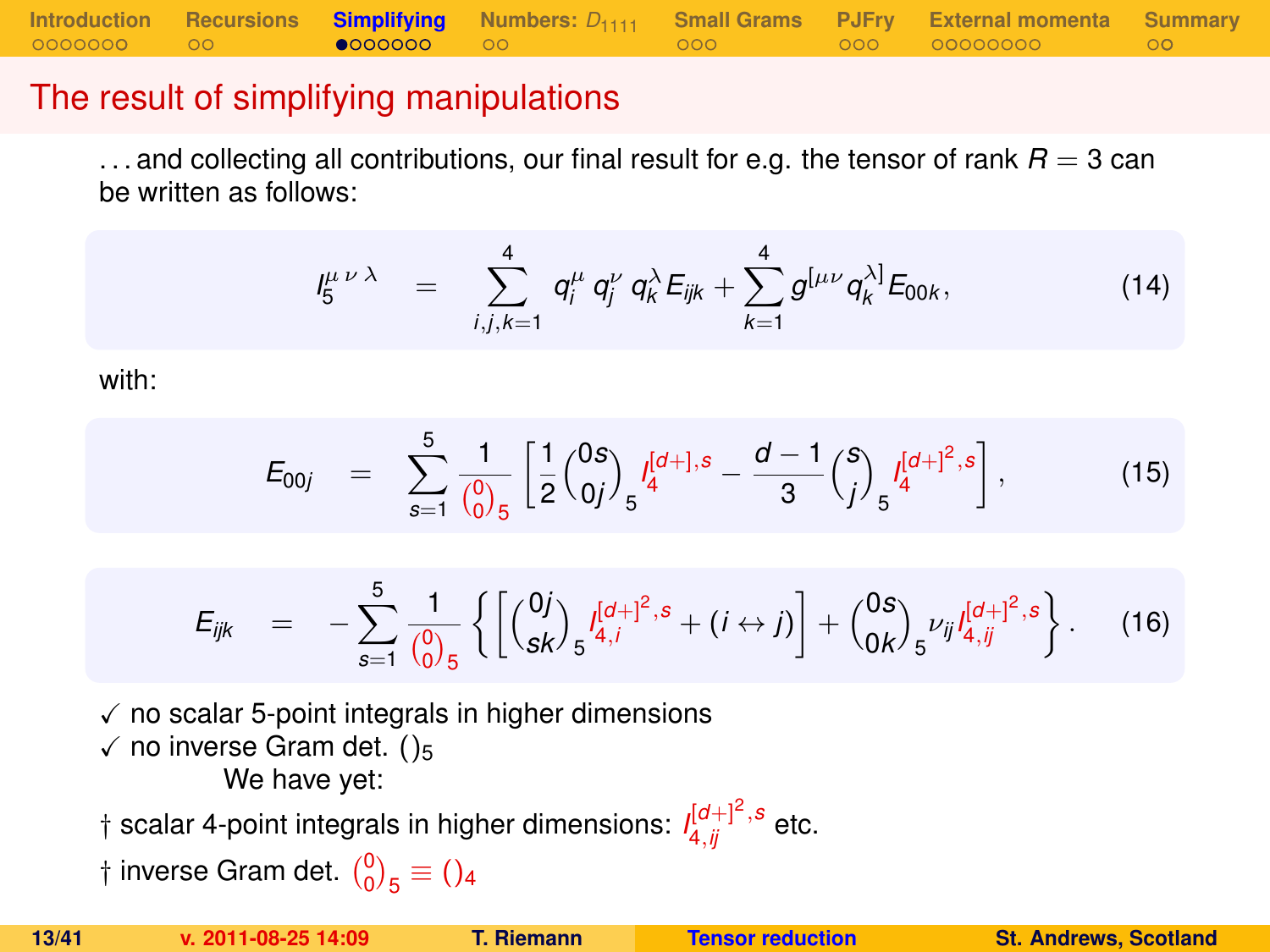

By nontrivial manipulations we get e.g.:

$$
I_{4,i}^{[d+],s} = \frac{1}{\binom{0s}{0s}_5} \left[ -\binom{0s}{is}_5 (d-3) I_4^{[d+],s} + \sum_{t=1}^5 \binom{0st}{0si}_5 I_3^{st} \right] \tag{17}
$$

$$
\nu_{ij}I_{4,jj}^{[d+]^2} = \n\begin{array}{rcl}\n\binom{0}{i} & \binom{0}{j}_4 & (d-2)(d-1)I_4^{[d+]^2} + \frac{\binom{0}{0j}_4}{\binom{0}{0}_4} I_4^{[d+]} \\
& - \frac{\binom{0}{j}_4}{\binom{0}{0}_4} \frac{d-2}{\binom{0}{0}_4} \sum_{t=1}^4 \binom{0t}{0i}_4 I_3^{[d+1,t]} + \frac{1}{\binom{0}{0}_4} \sum_{t=1}^4 \binom{0t}{0j}_4 I_{3,i}^{[d+1,t]}(18)\n\end{array}
$$

These equations are free of inverse Gram determinants  $()_4$ . But they contain yet the generic 4-point and (partly indexed) 3-point functions in higher dimensions, *I* [*d*+],*s* 4 , *I* [*d*+],*t*  $\frac{1}{3}^{\left[0\pm\right],i}$ , etc.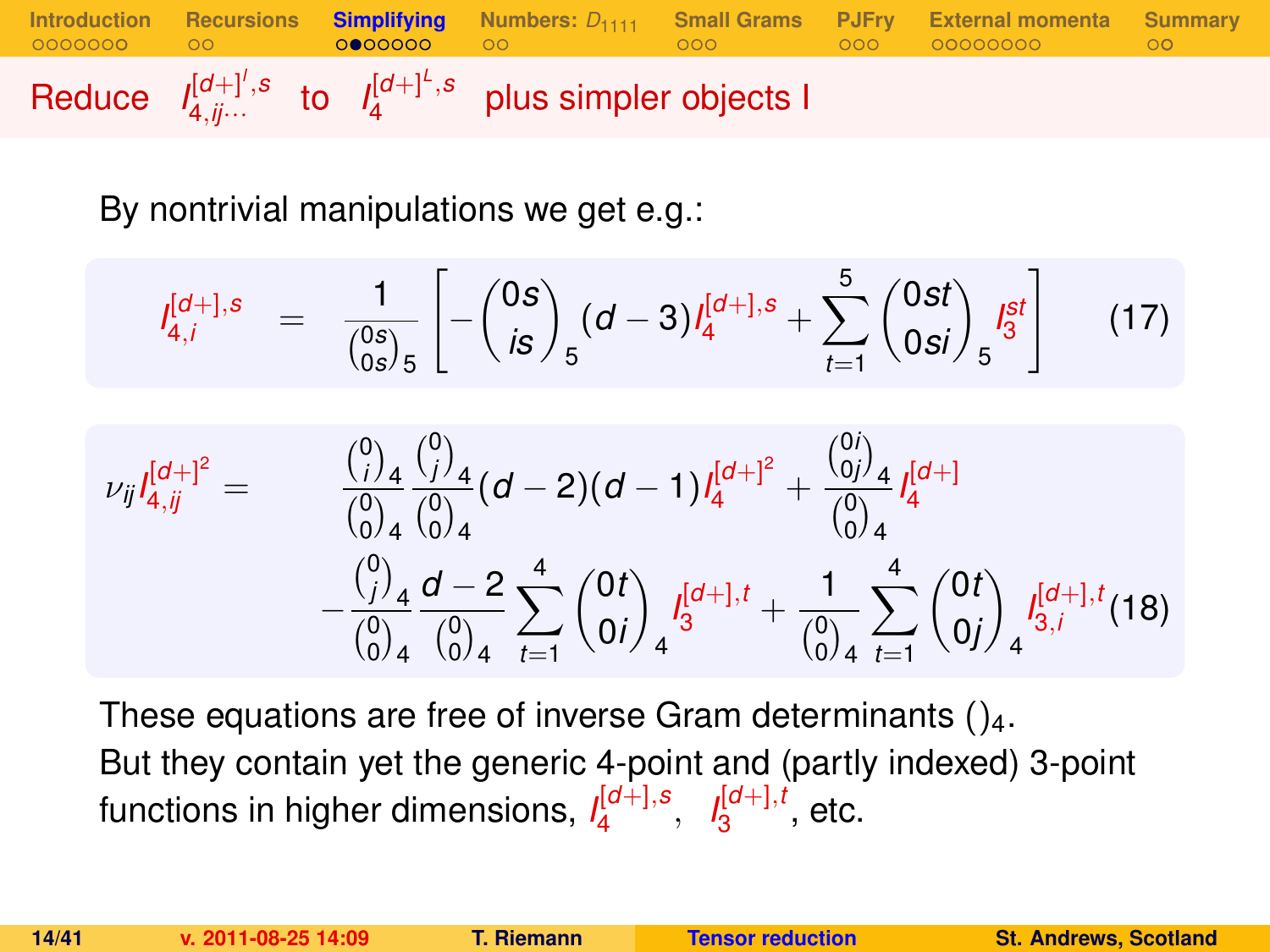**[Introduction](#page-1-0) [Recursions](#page-10-0) [Simplifying](#page-12-0) [Numbers:](#page-19-0)** *D*<sup>1111</sup> **[Small Grams](#page-21-0) [PJFry](#page-24-0) [External momenta](#page-27-0) [Summary](#page-36-0)** Last step: evaluate the  $I_4^{[d+1,s]}$  $I_4^{[d+]}, s, I_3^{[d+]}, t$  $_3^{\mathsf{I}^{\mathsf{U}+\mathsf{J}},\mathsf{t}}$ , etc. I

Several strategies are now possible:

- Just evaluate them analytically in  $d + 2l 2\epsilon$  dimensions if you may do that
- Just evaluate them numerically in  $d + 2l 2\epsilon$  dimensions
- Reduce them further by recurrences buy the towers of  $1/(\mathcal{C}_4 \rightarrow \mathsf{apply}(13))$  $1/(\mathcal{C}_4 \rightarrow \mathsf{apply}(13))$  $1/(\mathcal{C}_4 \rightarrow \mathsf{apply}(13))$
- Make a small Gram determinant expansion  $\rightarrow$  apply [\(13\)](#page-11-0) another way round

Last two items are done here.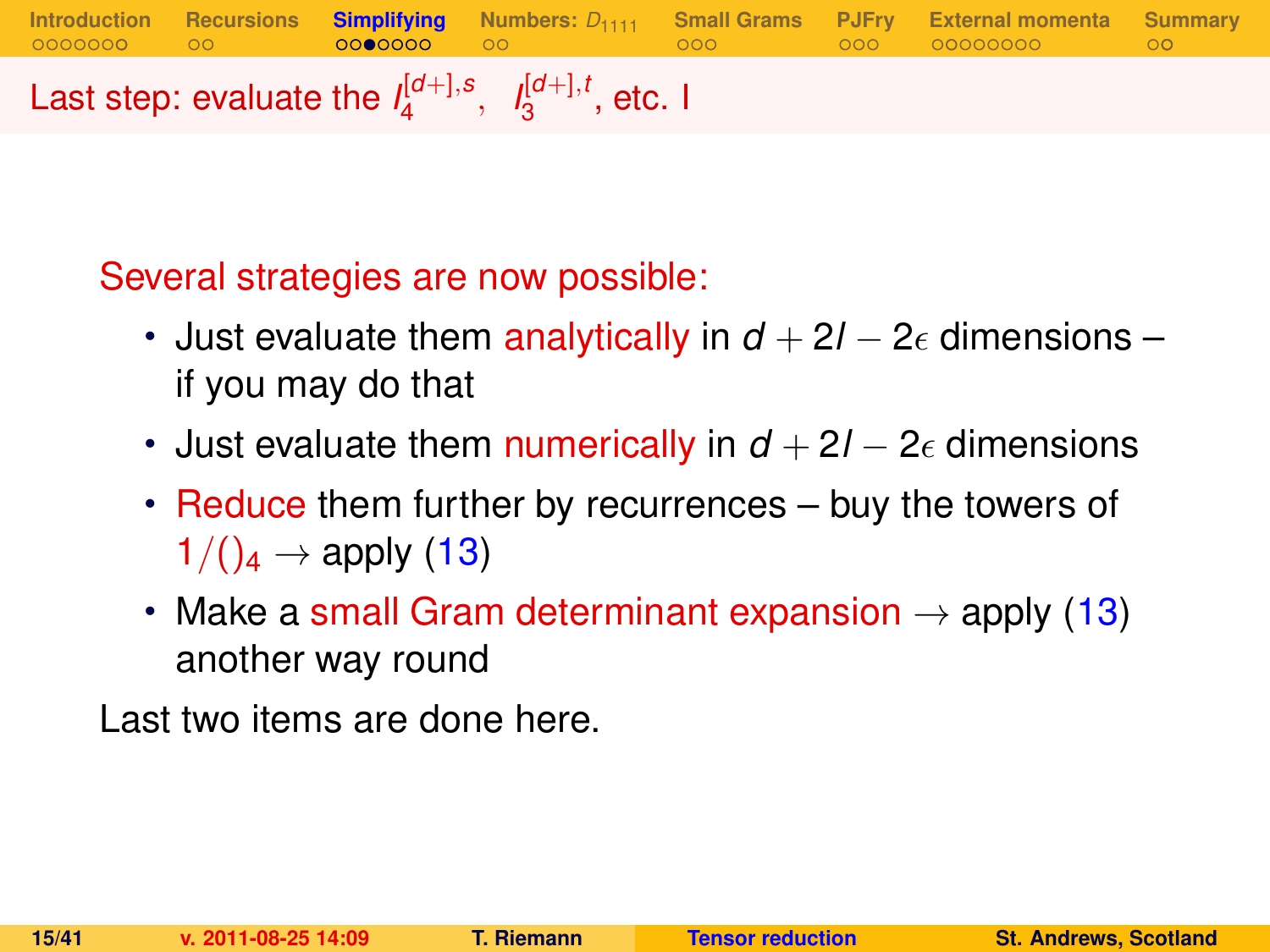**[Introduction](#page-1-0) [Recursions](#page-10-0) [Simplifying](#page-12-0)** [Numbers:](#page-19-0)  $D_{1111}$  [Small Grams](#page-21-0) [PJFry](#page-24-0) [External momenta](#page-27-0) [Summary](#page-36-0)<br>00000000 00 00000000 00

Reduction of scalars  $I_4^D$  to the generic dimension  $\rightarrow I_4^d = D_0, I_3^d = C_0$  I

### Non-small 4-point Gram determinants: Direct, iterative use of [\(13\)](#page-11-0) yields e.g.:

$$
I_4^{[d+1']} = \left[ \frac{\binom{0}{0}_4}{\binom{0}_4} I_4^{[d+1]^{\prime-1}} - \sum_{t=1}^4 \frac{\binom{t}{0}_4}{\binom{0}_4} I_3^{[d+1]^{\prime-1},t} \right] \frac{1}{d+2l-5}
$$
(19)

$$
I_3^{[d+]',t} = \begin{bmatrix} \frac{\binom{0t}{0t}}{t} & 1 & \cdots & \cdots & \cdots & \cdots & \cdots & \cdots & \cdots & \cdots & \cdots & \cdots & \cdots & \cdots & \cdots & \cdots & \cdots & \cdots & \cdots & \cdots & \cdots & \cdots & \cdots & \cdots & \cdots & \cdots & \cdots & \cdots & \cdots & \cdots & \cdots & \cdots & \cdots & \cdots & \cdots & \cdots & \cdots & \cdots & \cdots & \cdots & \cdots & \cdots & \cdots & \cdots & \cdots & \cdots & \cdots & \cdots & \cdots & \cdots & \cdots & \cdots & \cdots & \cdots & \cdots & \cdots & \cdots & \cdots & \cdots & \cdots & \cdots & \cdots & \cdots & \cdots & \cdots & \cdots & \cdots & \cdots & \cdots & \cdots & \cdots & \cdots & \cdots & \cdots & \cdots & \cdots & \cdots & \cdots & \cdots & \cdots & \cdots & \cdots & \cdots & \cdots & \cdots & \cdots & \cdots & \cdots & \cdots & \cdots & \cdots & \cdots & \cdots & \cdots & \cdots & \cdots & \cdots & \cdots & \cdots & \cdots & \cdots & \cdots & \cdots & \cdots & \cdots & \cdots & \cdots & \cdots & \cdots & \cdots & \cdots & \cdots & \cdots & \cdots & \cdots & \cdots & \cdots & \cdots & \cdots & \cdots & \cdots & \cdots &
$$

And we are done. This works fine if ()<sub>4</sub> is not small [and also the  $\binom{l}{l}$  $\binom{t}{t}$ <sub>4</sub>].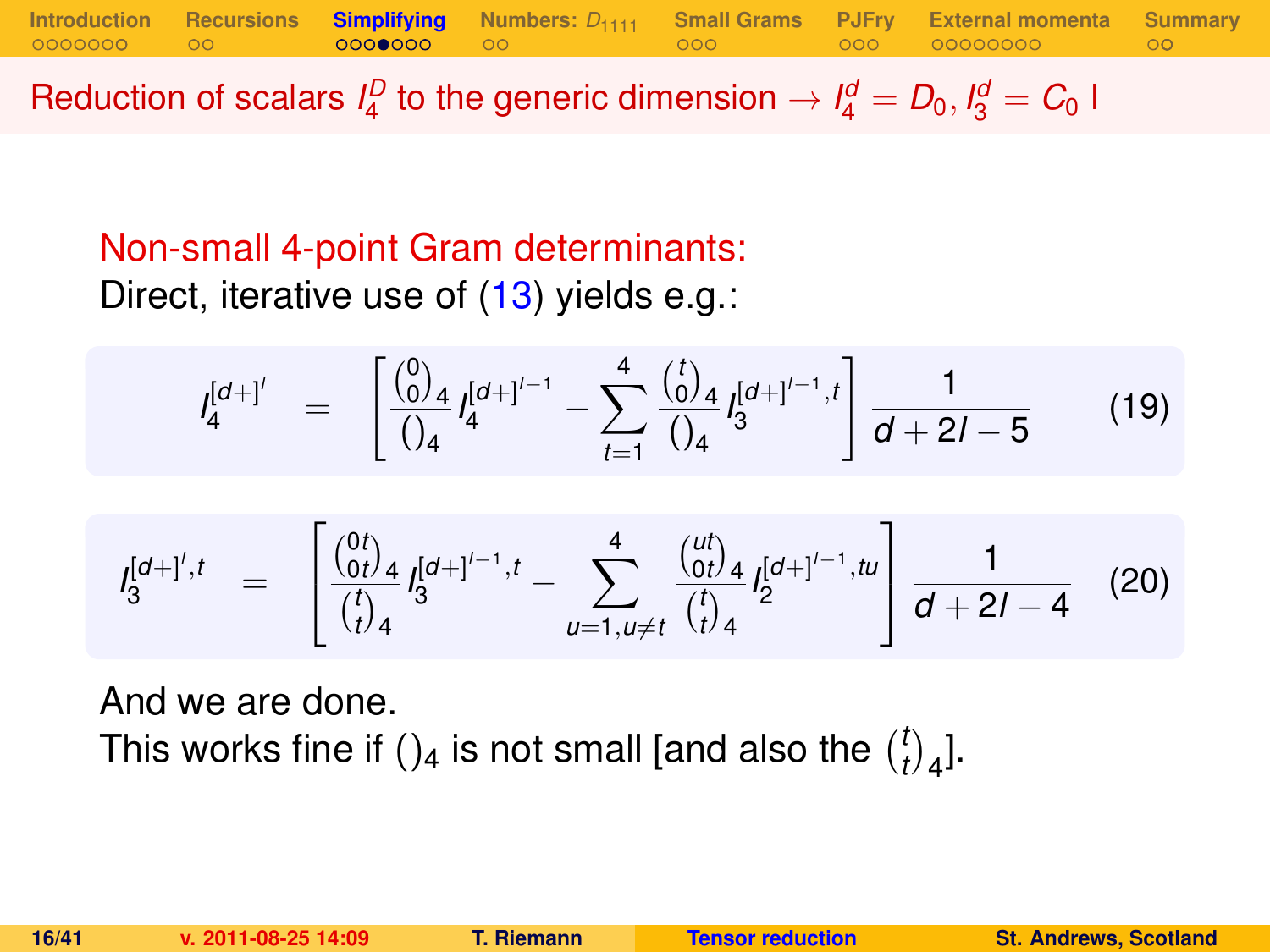### Make a small Gram expansion I

Again use [\(13\)](#page-11-0):

<span id="page-16-1"></span>
$$
()_{4}(d - \sum_{i=1}^{4} \nu_{i} + 1)l_{4}^{[d+]} = \left[{0 \choose 0}_{4}l_{4} - \sum_{k=1}^{4} {0 \choose k}_{4}l_{3}^{k} \right]
$$

If ( $a = 0$ , then it follows ( $n = 4$ ):

$$
I_n^D = \sum_{k}^{n} \frac{\binom{0}{k}^D n}{\binom{0}{0}^n n} I_{n-1}^{D,k}
$$
 (21)

If  $()_4 \ll 1$ , re-write  $(13)$ , as follows:

<span id="page-16-0"></span>
$$
I_n^D = \sum_{k}^{n} \frac{\binom{0}{k} n}{\binom{0}{0} n} I_{n-1}^{D,k} - \frac{\binom{0}{n} n}{\binom{0}{0} n} [(D+1) - \sum_{i}^{n} \nu_i] I_n^{D+2}.
$$
 (22)

Effectively we may evaluate  $I_n^D$  in terms of simpler functions  $I_{n-1}^{D,k}$  with a small correction depending on  $I_n^{D+2}$ .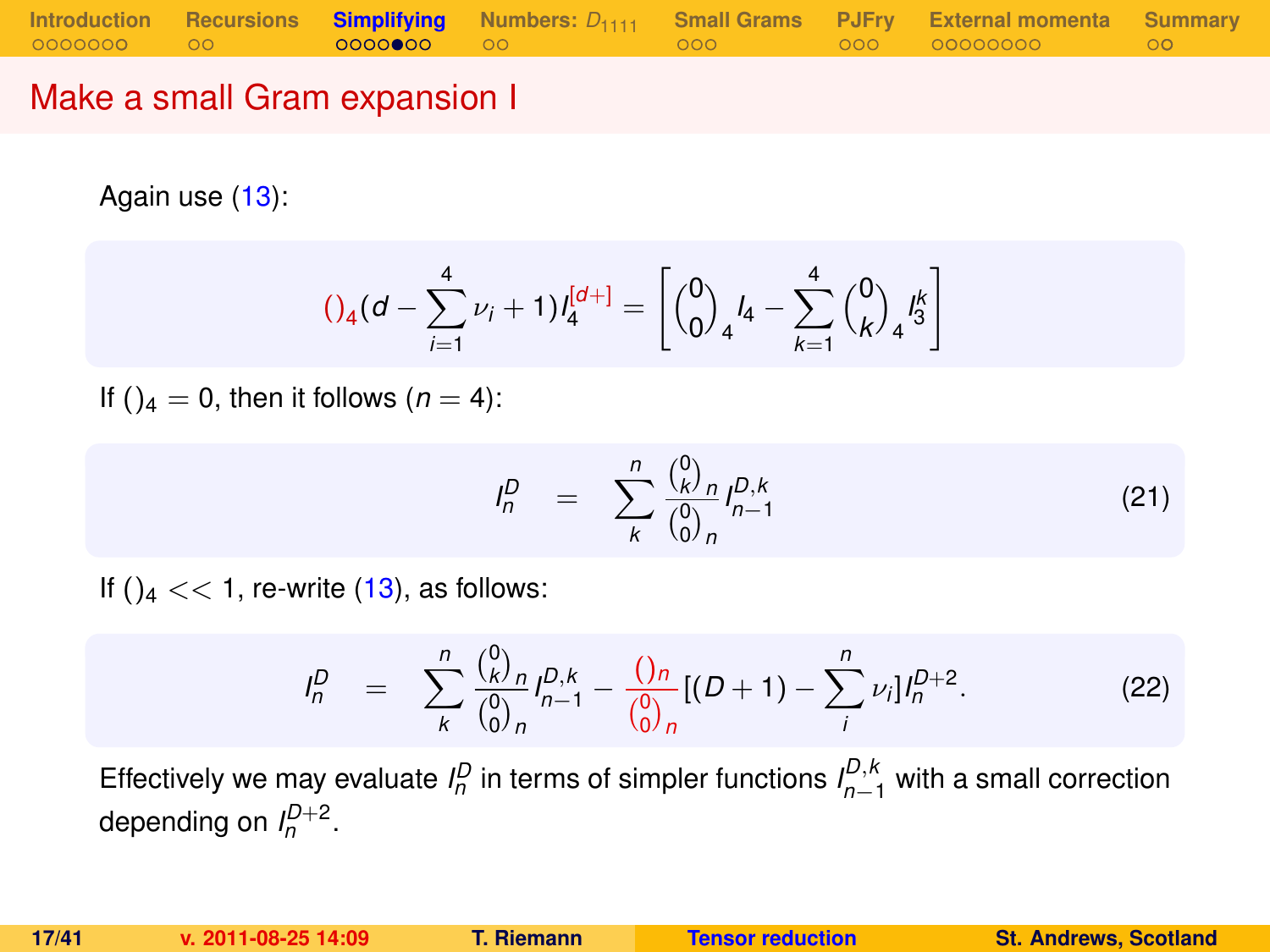We may go a step further, and insert into [\(22\)](#page-16-0) for  $I_n^{D+2}$  the rhs. of [\(21\)](#page-16-1), taken now at  $D' = D + 2$ :

$$
I_n^D = \sum_{k}^{n} \frac{\binom{0}{k}^n}{\binom{0}{0}^n} I_{n-1}^{D,k}
$$
  
- 
$$
\frac{\binom{0}{0}^n}{\binom{0}{0}^n} [(D+1) - \sum_{i}^{n} \nu_i]
$$
  

$$
\times \left[ \sum_{k}^{n} \frac{\binom{0}{k}^n}{\binom{0}{0}^n} I_{n-1}^{D+2,k} - \frac{\binom{0}{0}^n}{\binom{0}{0}^n} [(D+3) - \sum_{i}^{n} \nu_i] I_n^{D+4} \right]
$$

The terms proportional to  $\left[\binom{0}{0}_n\right]^{a}$ ,  $a=0,1$  may be evaluated at the correct kinematics. They depend on three-point functions, and their reduction by normal recurrences will not introduce the unwanted powers of  $1/(\frac{1}{4}$ . The last term, suppressed by the factor  $[(\ln/(\frac{0}{0})_n]^2]$ , depends on  $I_n^{D+4}$ . It may either be taken approximately at  $()_n = 0$ , where it can also be represented by 3-point functions (and their reductions), or it may be evaluated more correctly by another iteration based on [\(21\)](#page-16-1).

#### And so on and so on ...

In the numerical example – next section – we worked out up to 10 stable iterations.

.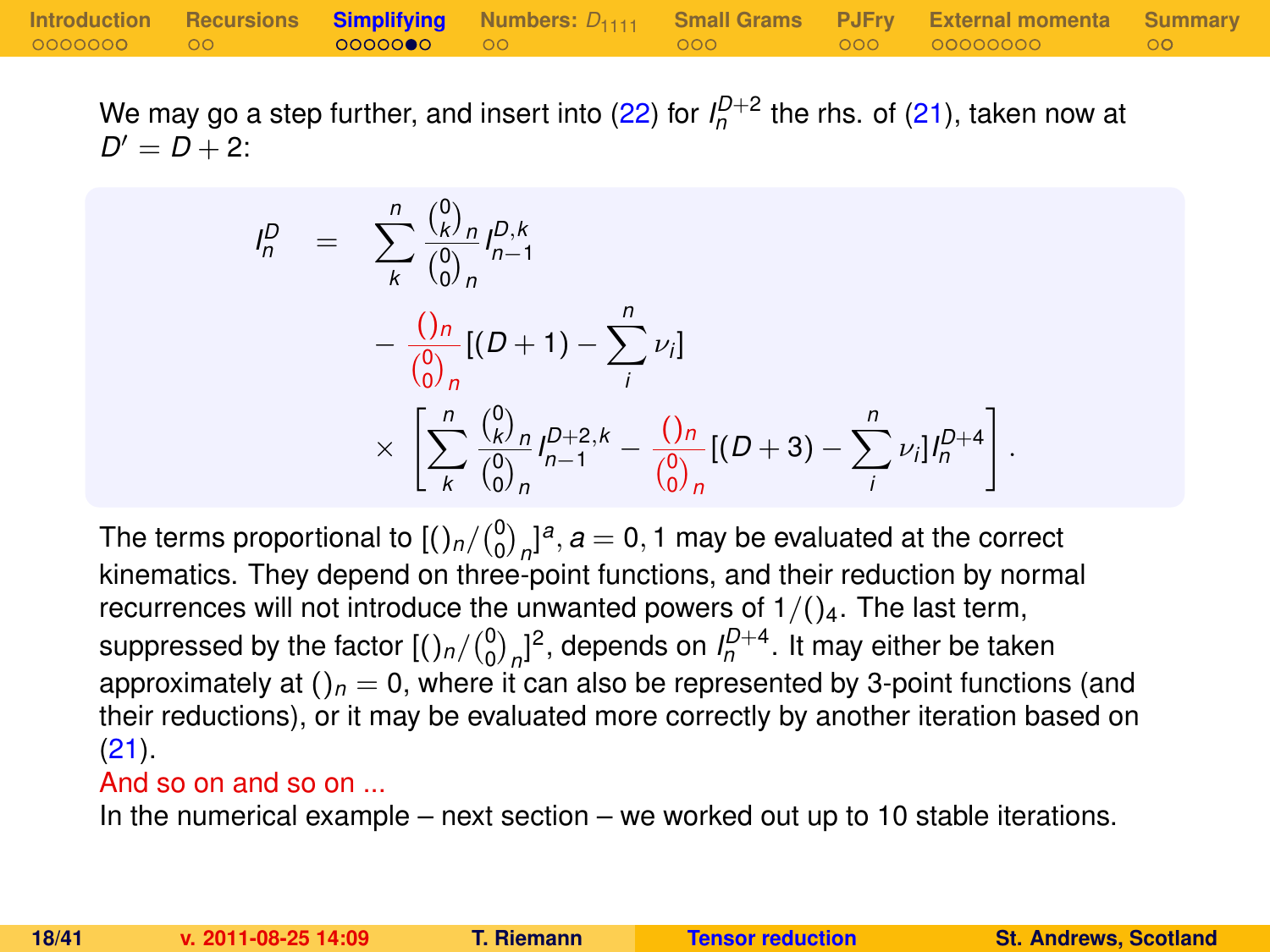|            |                   |         | Introduction Recursions Simplifying Numbers: $D_{1111}$ Small Grams PJFry External momenta Summary |  |
|------------|-------------------|---------|----------------------------------------------------------------------------------------------------|--|
| 0000000 00 | <b>0000000 00</b> | - 000 - | 000 00000000                                                                                       |  |

A quite similar attempt to perform such a series of approximations was undertaken in [\[14\]](#page-39-3) (see equation (5) there), where a specific example, forward light-by-light scattering through a massless fermion loop, was studied. The approach was then not further followed.

W. Giele, E. W. N. Glover, and G. Zanderighi,

in: Proceedings of Loops ans Legs 2004:

*Numerical evaluation of one-loop diagrams near exceptional momentum configurations*,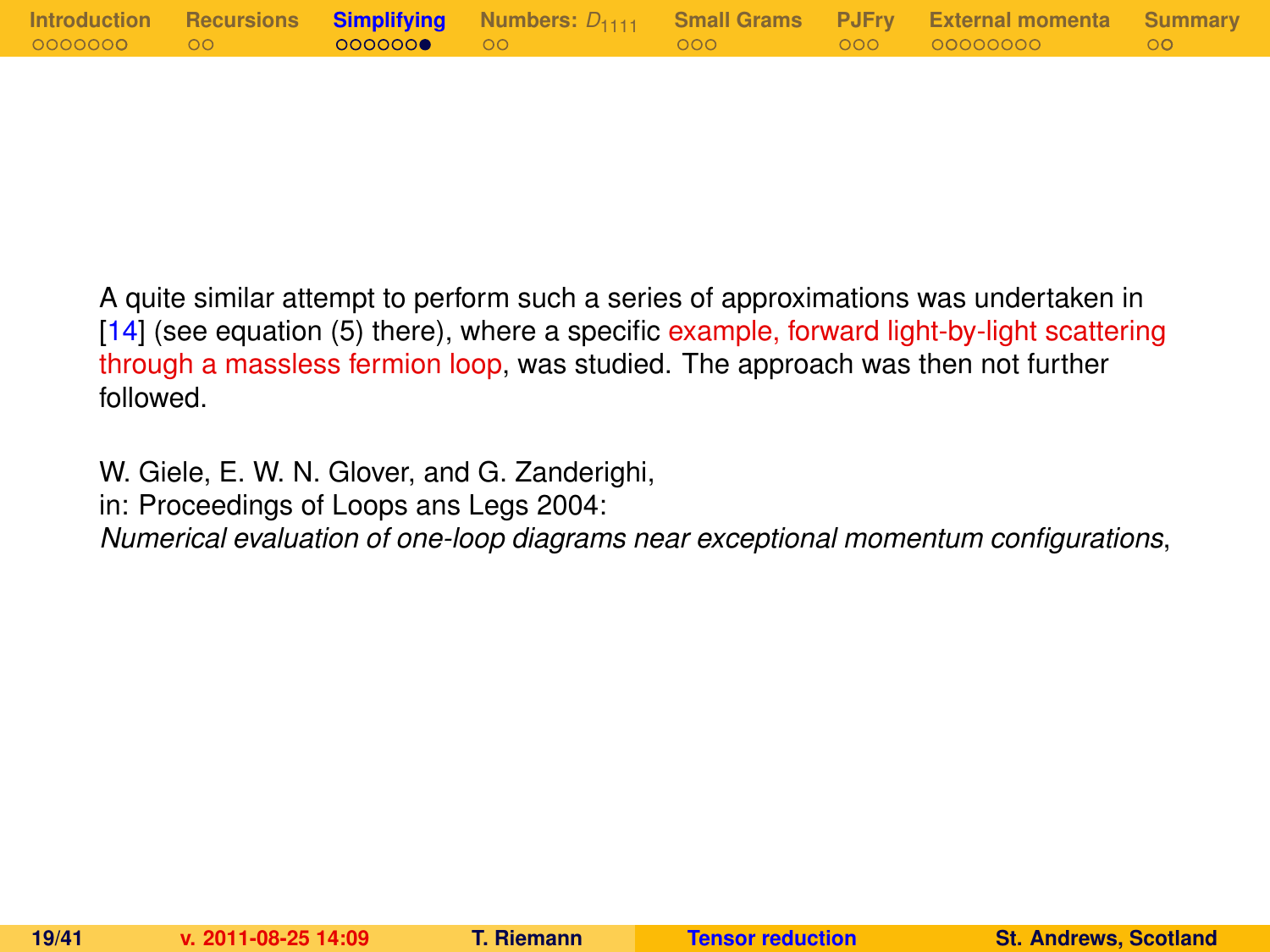|            |                   |       | Introduction Recursions Simplifying <b>Numbers:</b> $D_{1111}$ Small Grams PJFry External momenta Summary |      |
|------------|-------------------|-------|-----------------------------------------------------------------------------------------------------------|------|
| 0000000 00 | 0000000 <b>00</b> | - റററ | 000 00000000 7                                                                                            | ം റെ |

Following Davydychev, [\[5\]](#page-38-4), one gets

$$
I_4^{\mu\nu\lambda} = \int^d \frac{k^{\mu}k^{\nu}k^{\lambda}}{\prod_{r=1}^n c_r} = -\sum_{i,j,k=1}^n q_i^{\mu} q_j^{\nu} q_k^{\lambda} \nu_{ijk} I_{n,ijk}^{[d+]^3} + \frac{1}{2} \sum_{i=1}^n g^{[\mu\nu} q_i^{\lambda]} I_{n,i}^{[d+]^2}
$$
(23)

We identify the tensor coefficients  $D_{11}$  a la LoopTools, e.g.:

$$
D_{111} = I_{4,222}^{[d+]^{3}}
$$
 (24)

Similarly:

<span id="page-19-0"></span>
$$
D_{1111} = I_{4,2222}^{[d+]^4}
$$
 (25)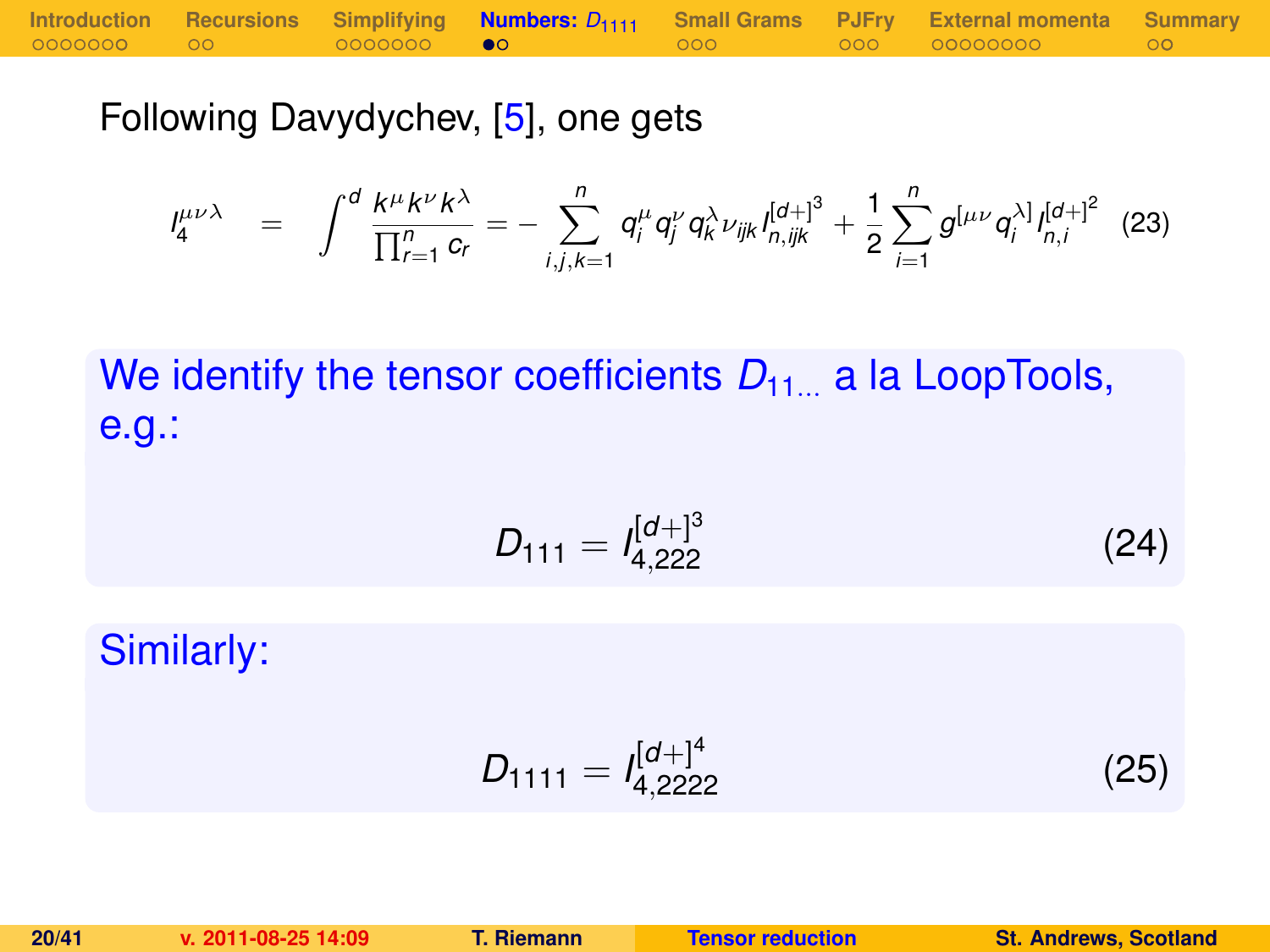|            |                   |       | Introduction Recursions Simplifying <b>Numbers:</b> $D_{1111}$ Small Grams PJFry External momenta Summary |                  |
|------------|-------------------|-------|-----------------------------------------------------------------------------------------------------------|------------------|
| 0000000 00 | 0000000 <b>00</b> | - റററ |                                                                                                           | $\sim$ 00 $\sim$ |

#### Rank  $R = 4$  tensor  $D_{1111}$  – Numerics with dimensional recurrences

From [\(22\)](#page-16-0) we see that a "small Gram determinant" expansion will be useful when the following dimensionless parameter becomes small:

<span id="page-20-1"></span>
$$
R = \frac{()_4}{\begin{pmatrix} 0 \\ 0 \end{pmatrix}_4} \times s, \tag{26}
$$

where *s* is a typical scale of the process, e.g. we will choose  $s = s_{\mu \bar{\nu} \mu}$ . Following [\[10\]](#page-39-1), we further choose:

> $s_{\mu\bar{\nu}\mu}$  = 2 × 10<sup>4</sup>GeV<sup>2</sup>,  $s_{\bar{\nu}u}$  = 1 × 10<sup>4</sup>GeV<sup>2</sup>,  $t_{\bar{e}\mu}$  =  $-4 \times 10^4 \text{GeV}^2$ ,

and get  $t_{ed,\rm crit}=-6\times10^4$ GeV $^2$ . For *x*=1, the Gram determinant becomes () $_4=$  4.8  $\times$  10 $^{13}$  GeV $^3$ . The small expansion parameter  $R(x)$  and  $D_{1111}$  are shown in figure [2.](#page-20-0)

<span id="page-20-0"></span>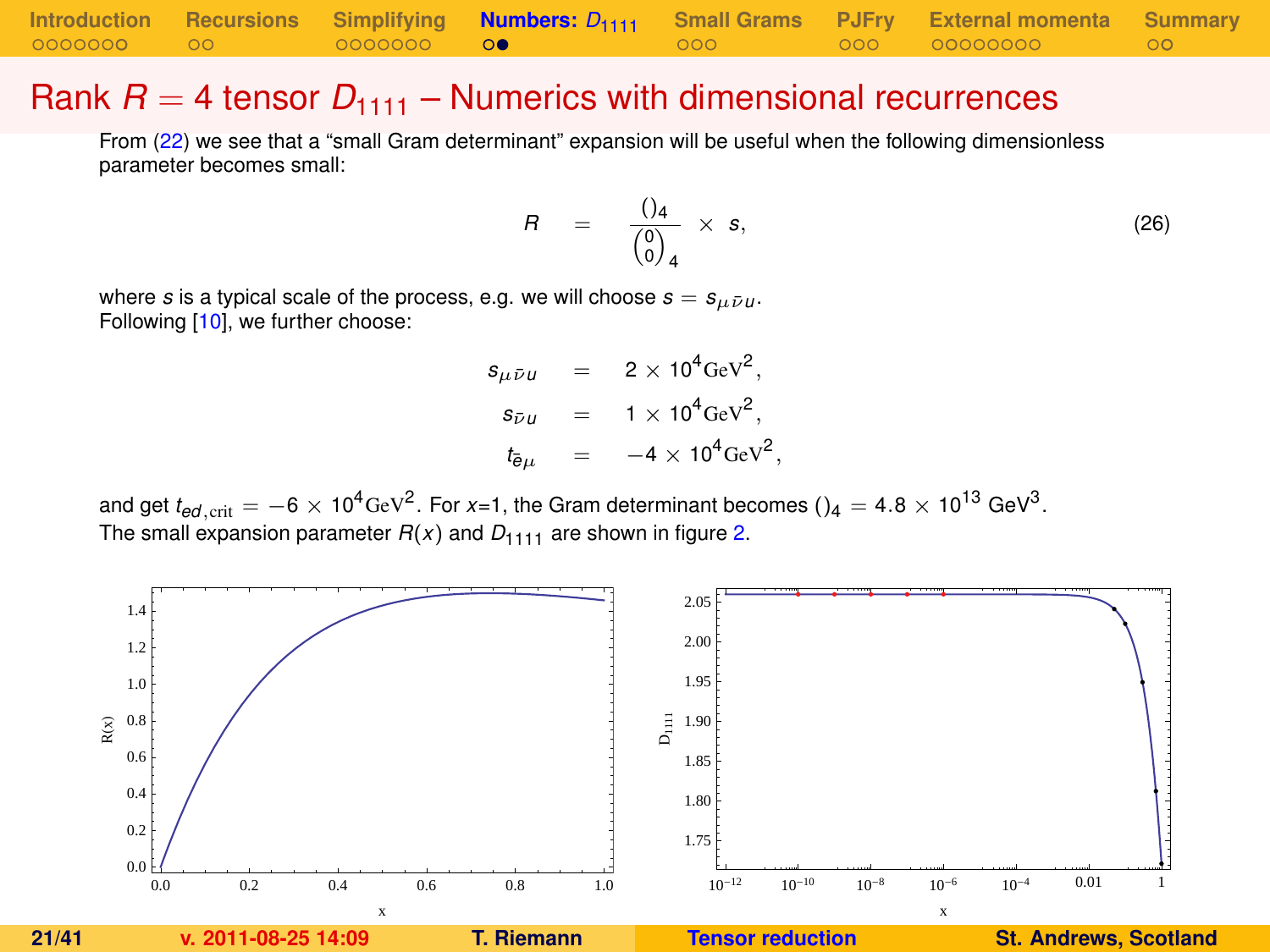New for QCD at LHC: small Gram expansion and Pade approximation I

[Fleischer,TR: PRD 2011 [\[15\]](#page-39-0) ]

Tables have been taken from there.

They were shown already at QCD@LHC@Trento2010

<span id="page-21-0"></span>The use of appropriate Pade approximations is explained there. Convergence in the small Gram determinant region is considerably improved.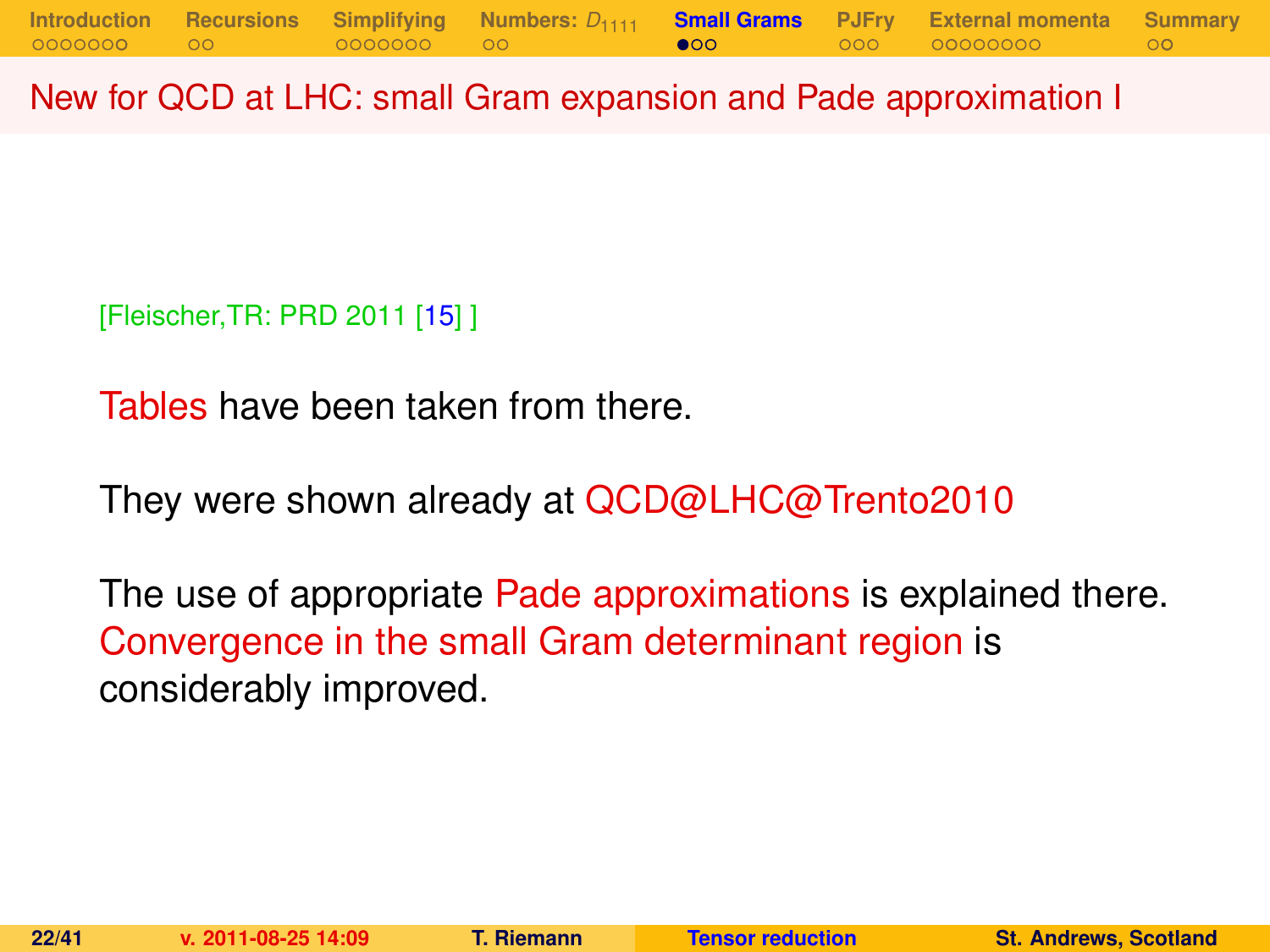| Introduction<br>-0000000 |
|--------------------------|
|                          |

| ummar |  |  |  |  |  |  |
|-------|--|--|--|--|--|--|
|       |  |  |  |  |  |  |
|       |  |  |  |  |  |  |

| $\overline{\mathfrak{Re}}$ $D_{1111}$<br>x    |                             |
|-----------------------------------------------|-----------------------------|
|                                               | $\overline{3}$ m $D_{1111}$ |
| 2.05969289730 E-10<br>0.<br>[exp 0,0]         | 1.55594910118 E-10          |
| $10^{-8}$<br>2.05969289342 E-10<br>[exp x, 2] | 1.55594909187 E-10          |
| 2.05969289349 E-10<br>[exp 0,2]               | 1.55594909187 E-10          |
| $10^{-4}$<br>2.05965609497 E-10<br>[exp x, 5] | 1.55585605343 E-10          |
| 2.05965609495 E-10<br>[exp 0.5]               | 1.55585605343 E-10          |
| 2.05932484380 E-10<br>[exp 0, 6]<br>0.001     | 1.55501912433 E-10          |
| 2.05932484381 E-10<br>[exp x, 6]              | 1.55501912433 E-10          |
| $l_{4,2222}^{[d+]}$<br>2.02292295240 E-10     | 1.54974785467 E-10          |
| 2.01707671668 E-10<br>$D_{1111}$              | 1.62587142251 E-10          |
| $0.005$ [exp $0,6$ ]<br>2.05786054801 E-10    | 1.55131031024 E-10          |
| [pade $0,3$ ]<br>2.05785198947 E-10           | 1.55131031003 E-10          |
| 2.05786364440 E-10<br>[exp x, 6]              | 1.55131031024 E-10          |
| [page x, 3]<br>2.05785199805 E-10             | 1.55131030706 E-10          |
| $(1)^4$<br>2.05778894114 E-10<br>4.2222       | 1.55135794453 E-10          |
| 2.05779811490 E-10<br>$D_{1111}$              | 1.55136343923 E-10          |
| 2.05703298143 E-10<br>[exp 0, 6]<br>0.01      | 1.54669910676 E-10          |
| [pade $0,3$ ]<br>2.05600940065 E-10           | 1.54669907784 E-10          |
| [exp 0,10]<br>2.05600964693 E-10              | 1.54669910676 E-10          |
| [pade $0,5$ ]<br>2.05600955381 E-10           | 1.54669910676E-10           |
| 2.05600963675 E-10<br>[exp x, 10]             | 1.54669910676 E-10          |
| [page x, 5]<br>2.05600955381 E-10             | 1.54669910676 E-10          |
| $(d+)^4$<br>2.05600013702 E-10<br>4.2222      | 1.54670651917 E-10          |
| 2.05600239280 E-10<br>$D_{1111}$              | 1.54670771210 E-10          |

Table: Numerical values for the tensor coefficient  $D_{1111}$ . Values marked by  $D_{1111}$  are evaluated with LoopTools, the *I* [*d*+]4 <sup>4</sup>,<sup>2222</sup> corresponds to [\(28\)](#page-29-0) The labels [exp 0,2n] and [pade 0,n] denote iteration 2*n* and Pade approximant  $[n, n]$  when the small Gram determinant expansion starts at  $x = 0$ , and  $[exp x, 2n]$  and  $[pade x, n]$  are the corresponding numbers for an expansion starting at *x*.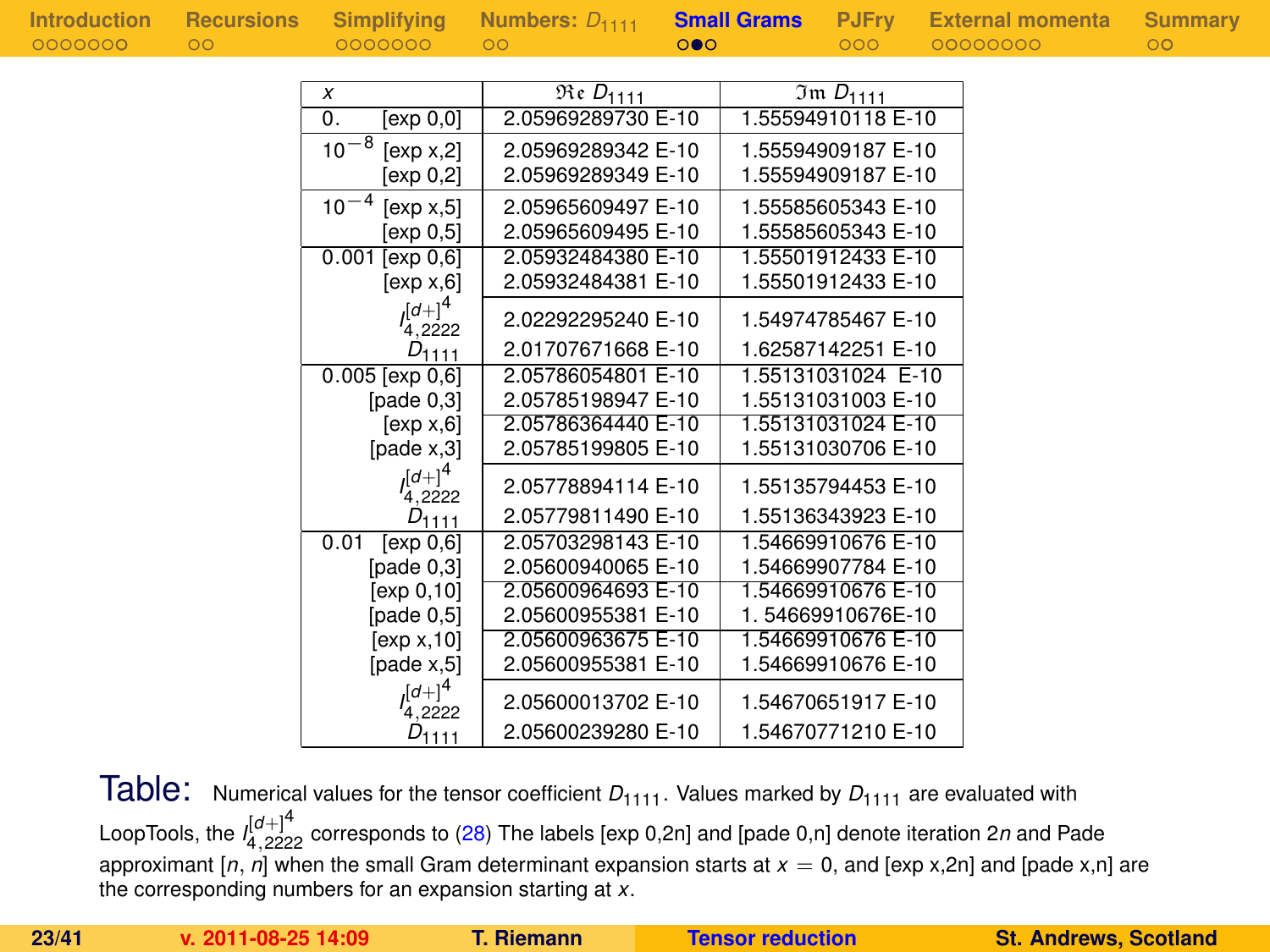| Introduction | <b>Recursions</b> | Simplifying                  | Numbers: $D_{1111}$                   |     | <b>Small Grams</b> | <b>PJFry</b>       | <b>External momenta</b> | <b>Summary</b> |
|--------------|-------------------|------------------------------|---------------------------------------|-----|--------------------|--------------------|-------------------------|----------------|
| 0000000      | $\circ$           | 0000000                      | $\circ$                               | 000 |                    | 000                | 00000000                | $\circ$        |
|              |                   |                              |                                       |     |                    |                    |                         |                |
|              |                   | X                            | $\overline{\mathfrak{Re}}$ $D_{1111}$ |     |                    | $Im D_{1111}$      |                         |                |
|              |                   | $0.01$ [exp $0,6$ ]          | 2.05703298143 E-10                    |     |                    | 1.54669910676 E-10 |                         |                |
|              |                   | [ $pade 0,3$ ]               | 2.05600940065 E-10                    |     |                    | 1.54669907784 E-10 |                         |                |
|              |                   | [ $exp 0, 10$ ]              | 2.05600964693 E-10                    |     |                    | 1.54669910676 E-10 |                         |                |
|              |                   | [pade $0,5$ ]                | 2.05600955381 E-10                    |     |                    | 1.54669910676E-10  |                         |                |
|              |                   | [exp x, 10]                  | 2.05600963675 E-10                    |     |                    | 1.54669910676 E-10 |                         |                |
|              |                   | [pade $x,5$ ]                | 2.05600955381 E-10                    |     |                    | 1.54669910676 E-10 |                         |                |
|              |                   | $(1)^4$<br>4.2222            | 2.05600013702 E-10                    |     |                    | 1.54670651917 E-10 |                         |                |
|              |                   | $D_{1111}$                   | 2.05600239280 E-10                    |     |                    | 1.54670771210 E-10 |                         |                |
|              |                   | $0.05$ [exp $0,6$ ]          | 4.83822963052 E-09                    |     |                    | 1.51077429118 E-10 |                         |                |
|              |                   | [pade $0,3$ ]                | 2.01518061131 E-10                    |     |                    | 1.50591643209 E-10 |                         |                |
|              |                   | [exp 0, 20]                  | 2.04218962072 E-10                    |     |                    | 1.51077424143 E-10 |                         |                |
|              |                   | [pade $0,10$ ]               | 2.04122727654 E-10                    |     |                    | 1.51077424149 E-10 |                         |                |
|              |                   | [exp x, 20]                  | 2.04190274030 E-10                    |     |                    | 1.51077424143 E-10 |                         |                |
|              |                   | [pade $x$ , 10]              | 2.04122727971 E-10                    |     |                    | 1.51077423985 E-10 |                         |                |
|              |                   | $(a+1)^4$<br>4,2222          | 2.04122726387 E-10                    |     |                    | 1.51077422901 E-10 |                         |                |
|              |                   | $D_{1111}$                   | 2.04122726601 E-10                    |     |                    | 1.51077423320 E-10 |                         |                |
|              |                   | $0.1$ [exp 0,26]             | 2.20215264409 E-08                    |     |                    | 1.46815247004 E-10 |                         |                |
|              |                   | [pade $0,13$ ]               | 2.01749674352 E-10                    |     |                    | 1.46681287362 E-10 |                         |                |
|              |                   | [exp x, 26]                  | 2.08190721550 E-08                    |     |                    | 1.46815247004 E-10 |                         |                |
|              |                   | [pade $x$ , 13]              | 2.03995221326 E-10                    |     |                    | 1.46785977364 E-10 |                         |                |
|              |                   | $(a+1)^4$<br>4,2222          | 2.02269485177 E-10                    |     |                    | 1.46815247061 E-10 |                         |                |
|              |                   | $D_{1111}$                   | 2.02269485217 E-10                    |     |                    | 1.46815247051 E-10 |                         |                |
|              |                   | $J^{[d+]}^4$<br>1.<br>4.2222 | 1.72115440143 E-10                    |     |                    | 9.74550747662 E-11 |                         |                |
|              |                   | $D_{1111}$                   | 1.72115440148 E-10                    |     |                    | 9.74550747662 E-11 |                         |                |

Table: Numerical values for the tensor coefficient  $D_{1111}$ . Values marked by  $D_{1111}$  are evaluated with LoopTools, the *I* [*d*+]4 <sup>4</sup>,<sup>2222</sup> corresponds to [\(28\)](#page-29-0) The labels [exp 0,2n] and [pade 0,n] denote iteration 2*n* and Pade approximant  $[n, n]$  when the small Gram determinant expansion starts at  $x = 0$ , and [exp x,2n] and [pade x,n] are the corresponding numbers for an expansion starting at *x*. **24/41 v. 2011-08-25 14:09 T. Riemann [Tensor reduction](#page-0-0) St. Andrews, Scotland**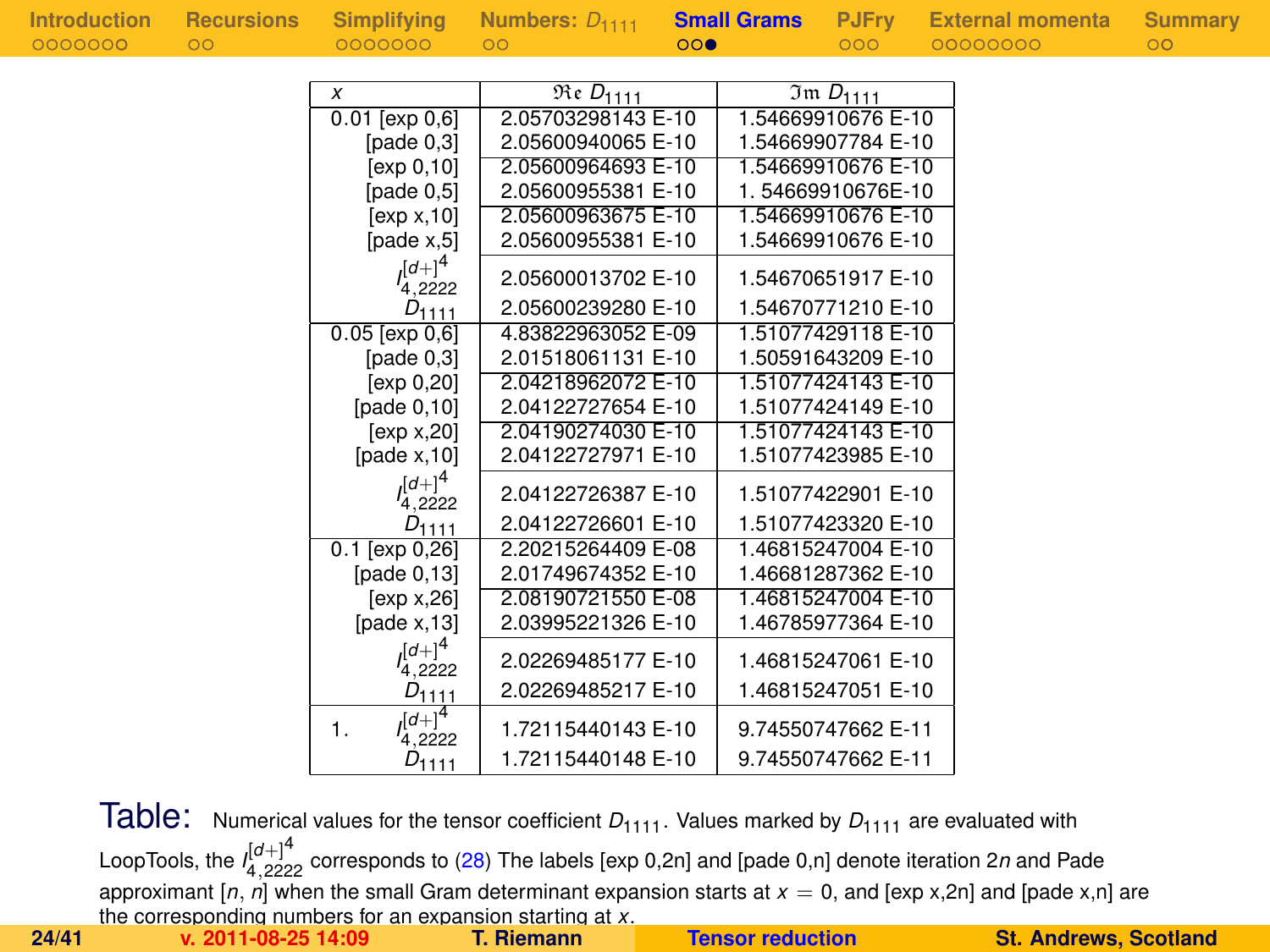PJFry - an open source c++ program by V. Yundin I

PJFry 1.0.0 - one loop tensor integral library

- More information and the latest source code: project page: <https://github.com/Vayu/PJFry/>
- $\cdot \rightarrow$  how to install
- $\bm{\cdot} \rightarrow$  how to use
- $\cdot \rightarrow$  samples
- See also:

•

V. Yundin's [talk](http://indico.ific.uv.es/indico/contributionDisplay.py?contribId=25&sessionId=15&confId=339) at LHCphenoNet meeting, Valencia, Feb 2011:

<span id="page-24-0"></span>"One loop tensor reduction program PJFRY"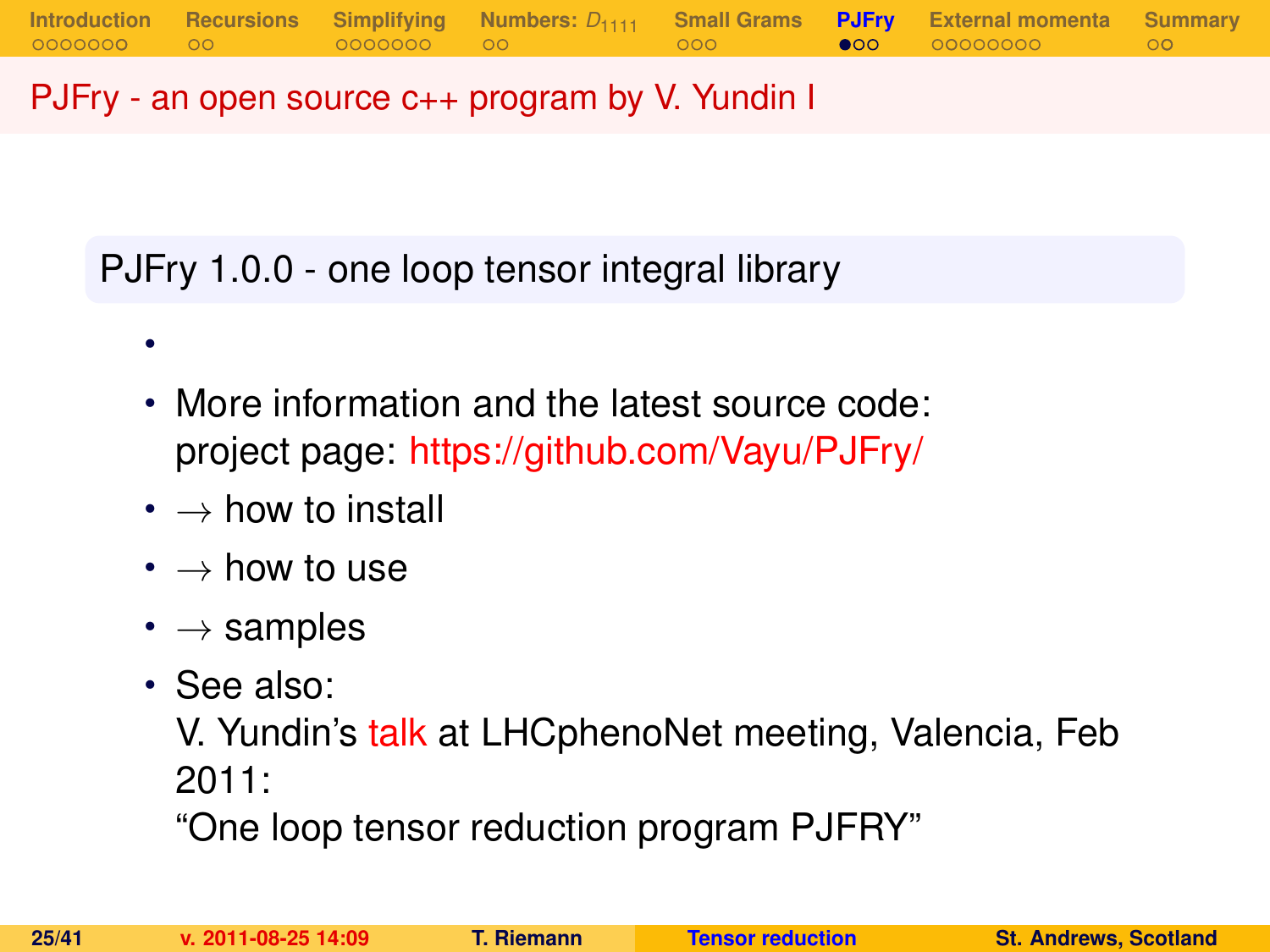PJFry - an open source c++ program by V. Yundin II

• Yundin's PhD thesis, submitted Aug 2011 at Humboldt **University**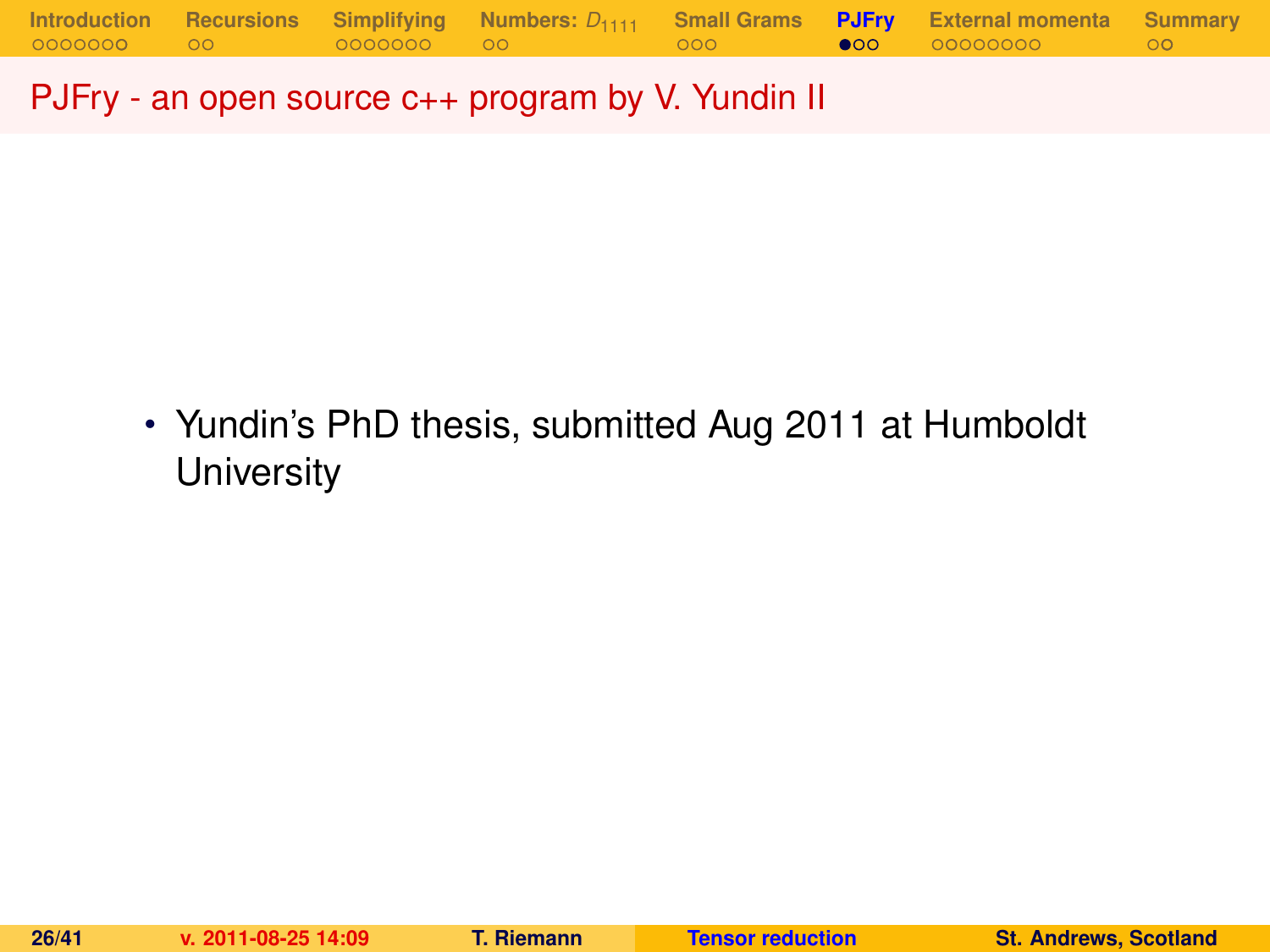**PJFry** — numerical package [from V.Y. Valencia 2011] I

Numerical implementation of described algorithms: C++ package **PJFry** by V. Yundin [see project webpage]

• Reduction of **5-point** 1-loop tensor integrals up to **rank 5**

**[Introduction](#page-1-0) [Recursions](#page-10-0) [Simplifying](#page-12-0) [Numbers:](#page-19-0)** *D*<sup>1111</sup> **[Small Grams](#page-21-0) [PJFry](#page-24-0) [External momenta](#page-27-0) [Summary](#page-36-0)**

- No limitations on internal/external masses combinations
- Small Gram determinants treatment by expansion
- Interfaces for C, C<sub>++</sub>, FORTRAN and MATHEMATICA

### **Example:**

Relative accuracy of  $E_{3333}$  coef. around small Gram4 region

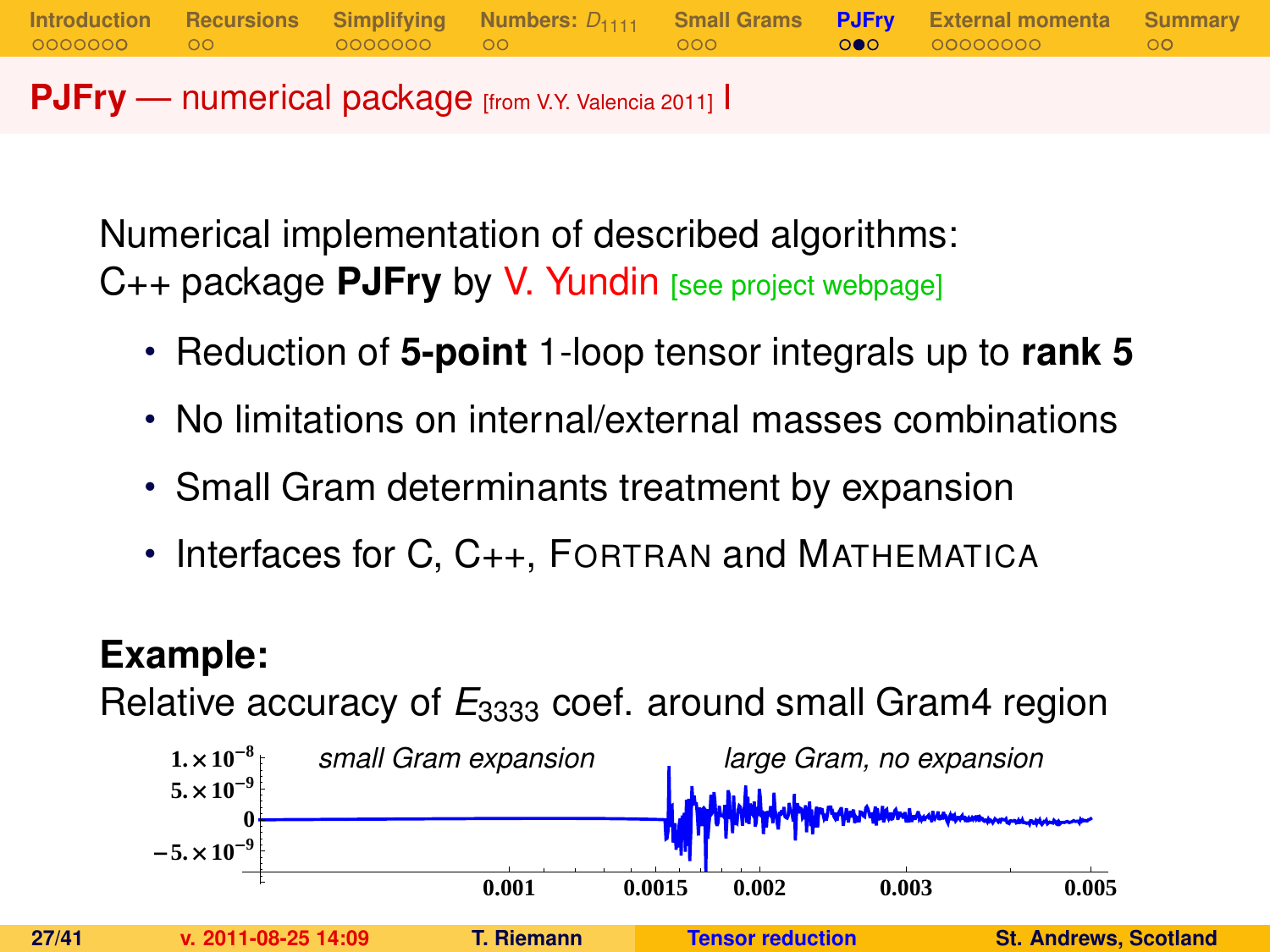**PJFry** — small Gram region example [from V.Y. Valencia 2011] I

**Example:**  $E_{3333}$  coefficient in small Gram region ( $x = 0$ )

<span id="page-27-0"></span>Comparison of Regular and Expansion formulae:

**[Introduction](#page-1-0) [Recursions](#page-10-0) [Simplifying](#page-12-0) [Numbers:](#page-19-0)** *D*<sup>1111</sup> **[Small Grams](#page-21-0) [PJFry](#page-24-0) [External momenta](#page-27-0) [Summary](#page-36-0)**

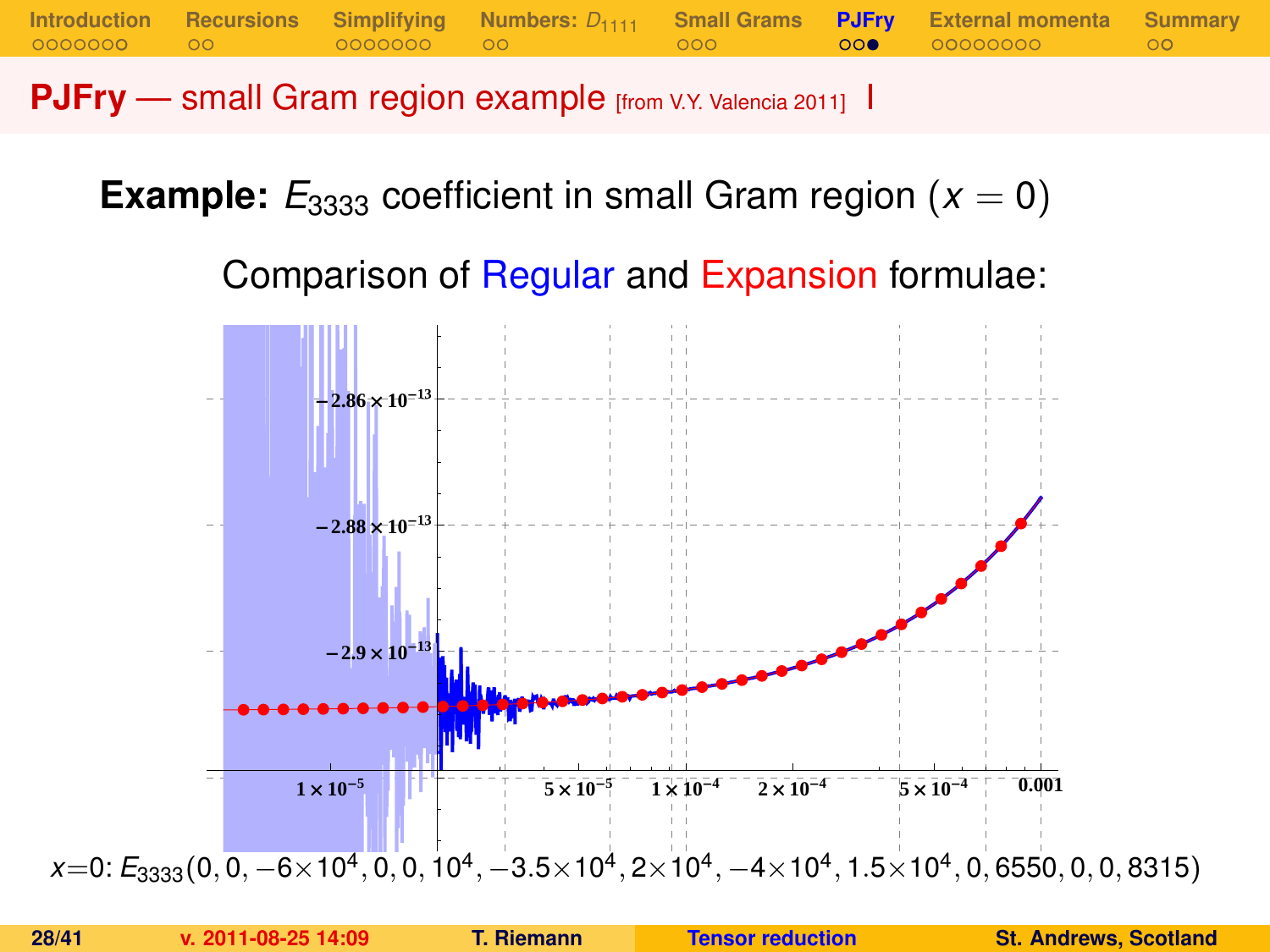Contractions with external momenta [or with CHORDS] I

#### [Fleischer,TR: PLB 2011 [\[19\]](#page-40-2) ]

After having tensor reductions with basis functions  $I_p^D$ , which are independent of the indices *i*, *j*, *k*, ..., one may use contractions with external momenta in order to perform all the sums over  $i, j, k, \ldots$ 

This leads to a significant simplification and shortening of calculations.

### Reminder:

One option was to avoid the appearance of inverse Gram determinants  $1/()$ <sub>5</sub>. For rank  $R = 5$ , e.g.,

$$
I_{5}^{\mu\nu\lambda\rho\sigma} = \sum_{s=1}^{5} \left[ \sum_{i,j,k,l,m=1}^{5} q_{i}^{\mu} q_{j}^{\nu} q_{k}^{\lambda} q_{l}^{\rho} q_{m}^{\sigma} E_{ijklm}^{s} + \sum_{i,j,k=1}^{5} g^{[\mu\nu} q_{i}^{\lambda} q_{j}^{\rho} q_{k}^{\sigma}] E_{00ijk}^{s} + \sum_{i=1}^{5} g^{[\mu\nu} g^{\lambda\rho} q_{i}^{\sigma}] E_{0000i}^{s} \right]
$$
(27)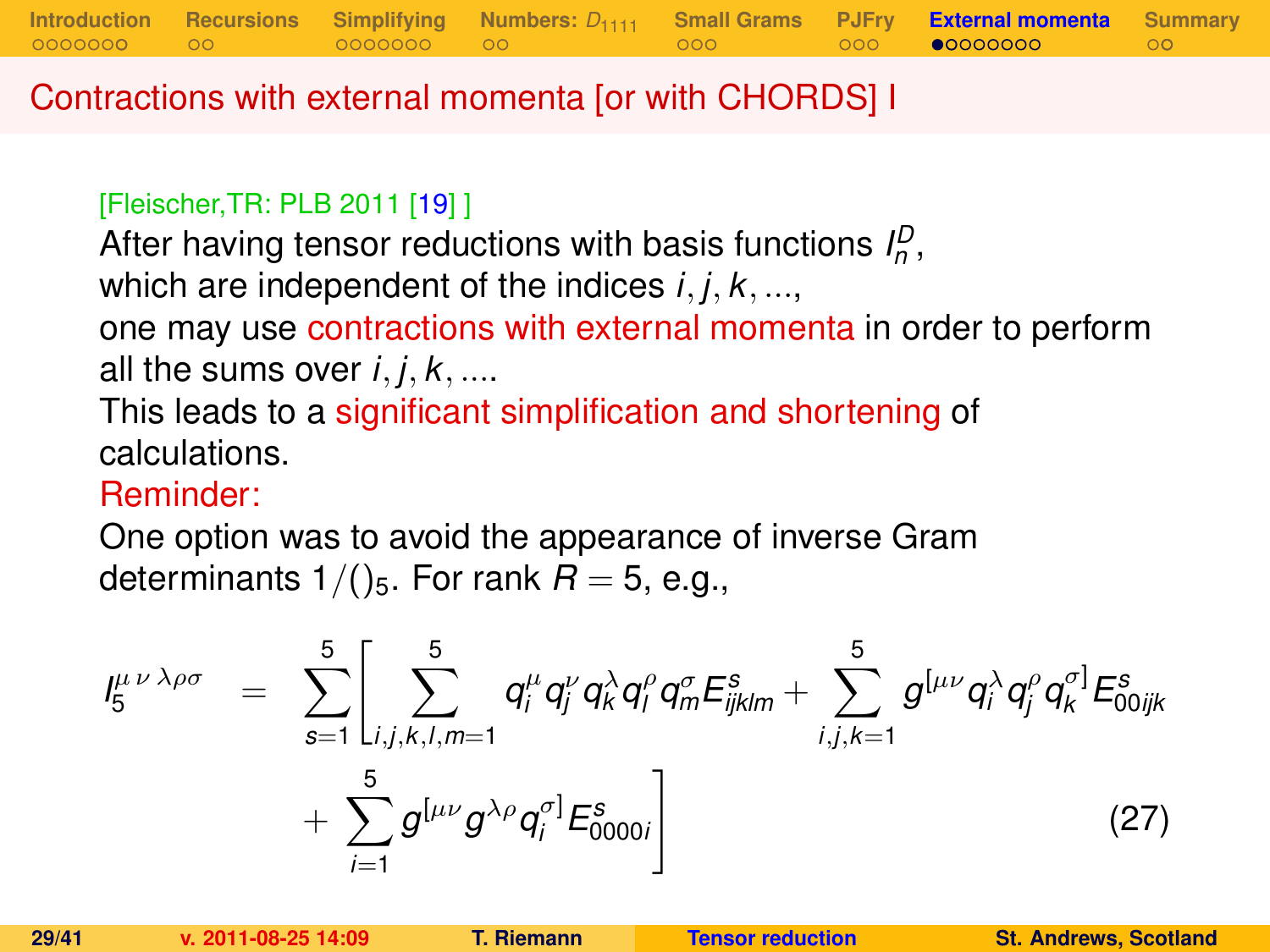### Contractions with external momenta [or with CHORDS] I

The tensor coefficients are expressed in terms of integrals  $I_{4,i\cdots}^{[d+]^I,s}$  , e.g.:

$$
E_{ijklm}^s = -\frac{1}{\binom{0}{0}_{5}} \left\{ \left[ \binom{0I}{sm} _5 n_{ijk} I_{4,ijk}^{[d+]^4, s} + (i \leftrightarrow I) + (j \leftrightarrow I) + (k \leftrightarrow I) \right] + \binom{0s}{am} _5 n_{ijkl} I_{4,ijkl}^{[d+]^4, s} \right\}.
$$

Now, in a next step, one may avoid the appearance of inverse sub-Gram determinants  $()_4$ .

The complete dependence on the indices *i* of the tensor coefficients is contained now in the pre-factors with signed minors. One can say that the indices *decouple* from the integrals.

As an example, we reproduce the 4-point part of

<span id="page-29-0"></span>
$$
n_{ijkl}I_{4,ijkl}^{[d+]4} = \frac{\binom{0}{i}}{\binom{0}{0}}\frac{\binom{0}{i}}{\binom{0}{0}}\frac{\binom{0}{k}}{\binom{0}{0}}\frac{\binom{0}{k}}{\binom{0}{0}}d(d+1)(d+2)(d+3)I_{4}^{[d+1]4}
$$

$$
+\frac{\binom{0}{i}}{\binom{0}{i}}\binom{0}{k}\binom{0}{i}+\binom{0}{0k}\binom{0}{j}\binom{0}{j}+\binom{0}{0k}\binom{0}{j}\binom{0}{k}+\binom{0}{0l}\binom{0}{j}\binom{0}{k}+\binom{0}{0l}\binom{0}{i}\binom{0}{k}+\binom{0}{0l}\binom{0}{j}\binom{0}{k}}{\binom{0}{0}^3}d(d+1)I_{4}^{[d+1]3}
$$

$$
+\frac{\binom{0}{i}}{\binom{0}{i}}\frac{\binom{0}{j}}{\binom{0}{k}}+\frac{\binom{0}{j}}{\binom{0}{j}}\frac{\binom{0}{j}}{\binom{0}{j}}+\frac{\binom{0}{j}}{\binom{0}{j}}\frac{\binom{0}{j}}{\binom{0}{j}}+\frac{\binom{0}{j}}{\binom{0}{j}}\frac{\binom{0}{j}}{\binom{0}{k}}+\frac{\binom{0}{j}}{\binom{0}{j}}\frac{\binom{0}{j}}{\binom{0}{k}}+\cdots
$$
(28)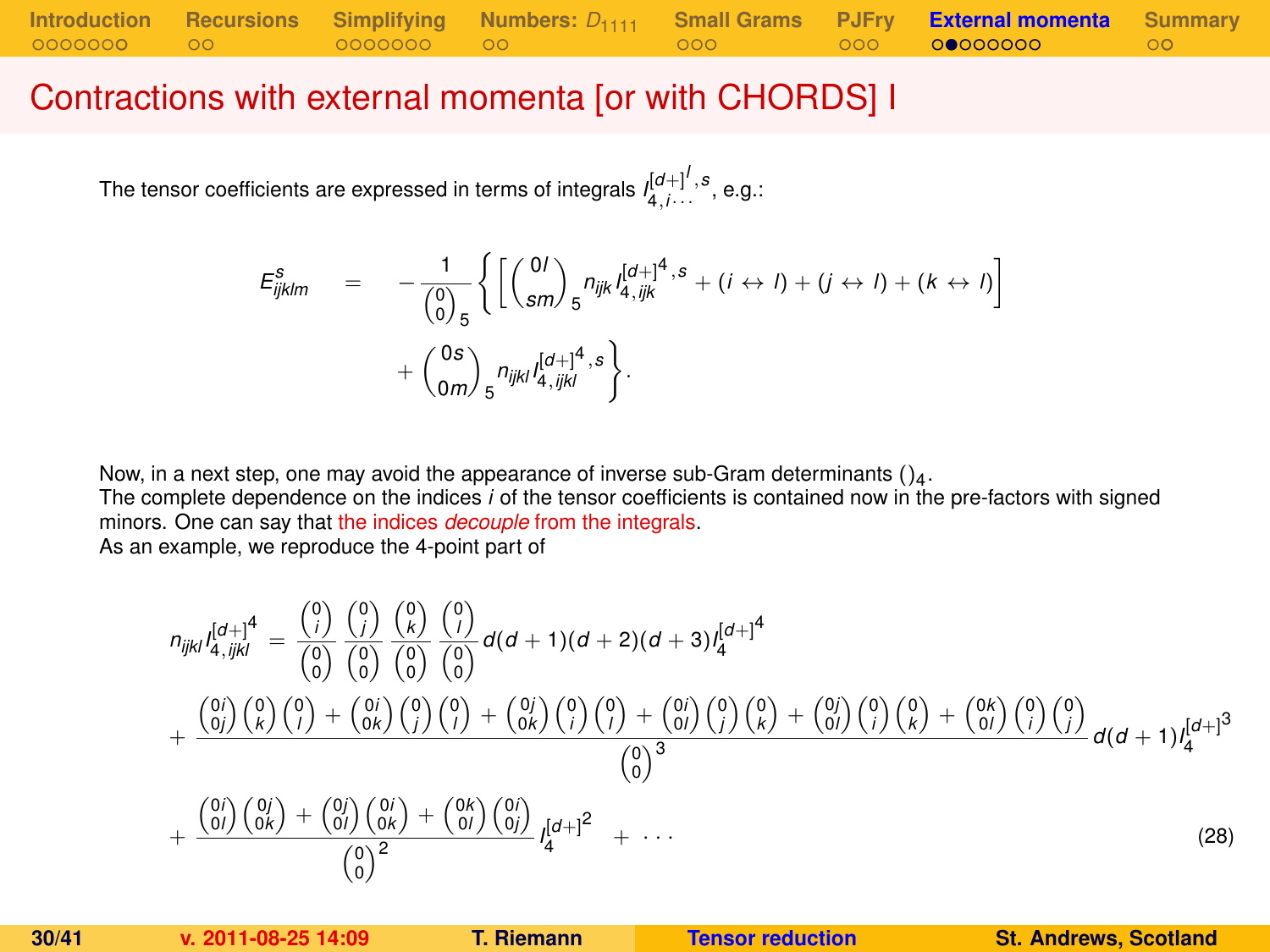|  |  |  | Introduction Recursions Simplifying Numbers: $D_{1111}$ Small-Grams PJFry <b>External-momenta</b> Summary | ററ |
|--|--|--|-----------------------------------------------------------------------------------------------------------|----|
|  |  |  |                                                                                                           |    |

## Contractions with external momenta [or with CHORDS]

In [\(28\)](#page-29-0), one has to understand the 4-point integrals to carry the corresponding index *s* and the signed minors are  $\binom{0}{k} \rightarrow \binom{0s}{ks}_5$  etc.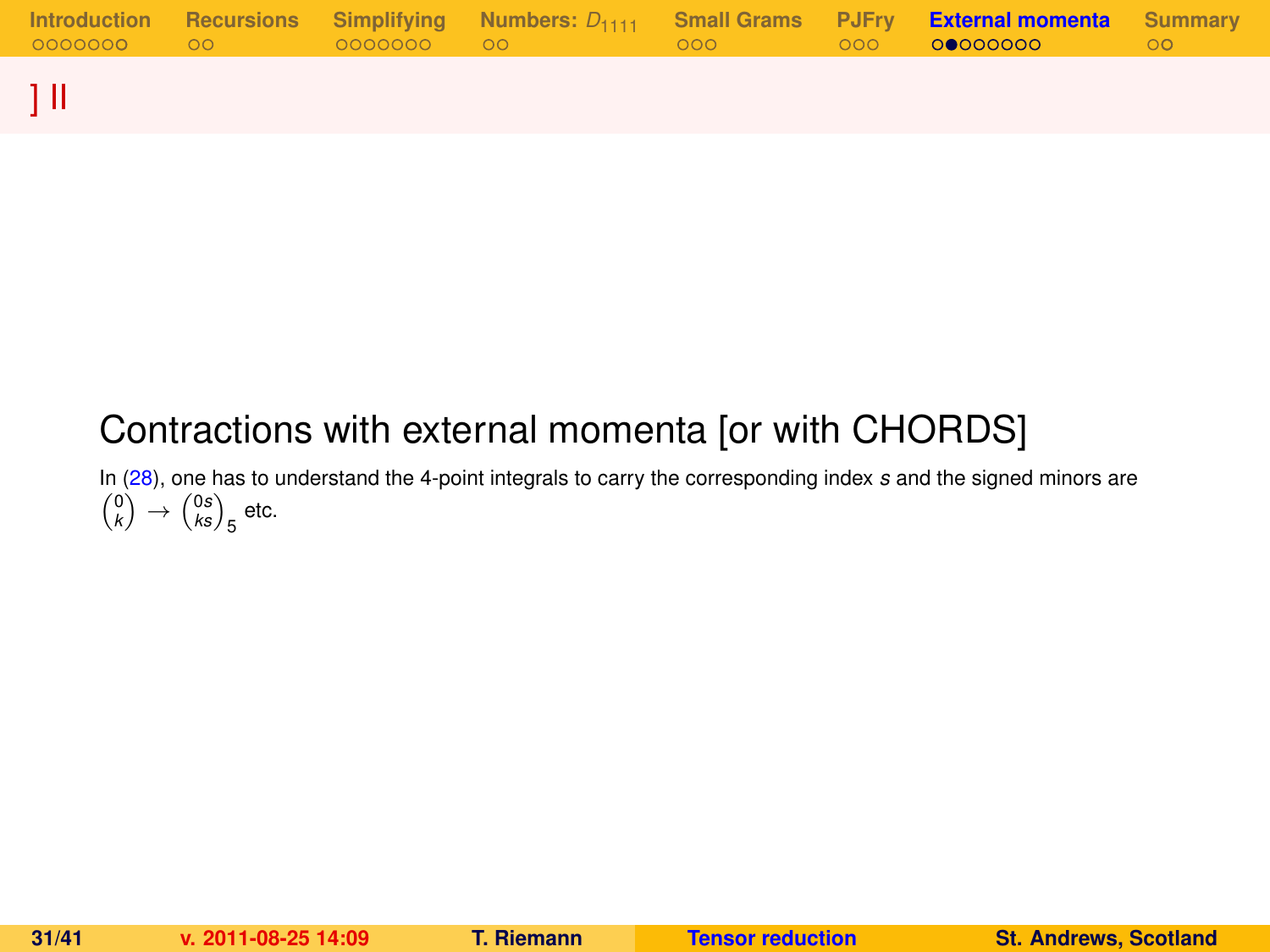Contractions with external momenta [or with CHORDS] I

A chord is the momentum shift of an internal line due to external momenta,  $D_i = (k - q_i)^2 - m_i^2 + i\epsilon$ , and  $q_i = (p_1 + p_2 + p_i)$ , with  $q_n = 0$ .

The tensor 5-point integral of rank  $R = 1$  yields, when contracted with a chord,

$$
q_{a\mu} I_5^{\mu} = -\frac{1}{\binom{0}{0} 5} \sum_{s=1}^5 \left[ \sum_{i=1}^4 (q_a \cdot q_i) \binom{0 i}{0 s} \right] I_4^s. \tag{29}
$$

In fact, the sum over *i* may be performed explicitly:

$$
\Sigma_a^{1,s} \equiv \sum_{i=1}^4 (q_a \cdot q_i) \begin{pmatrix} 0s \\ 0i \end{pmatrix}_5 = + \frac{1}{2} \left\{ \begin{pmatrix} s \\ 0 \end{pmatrix}_5 (Y_{a5} - Y_{55}) + \begin{pmatrix} 0 \\ 0 \end{pmatrix}_5 (\delta_{as} - \delta_{5s}) \right\},
$$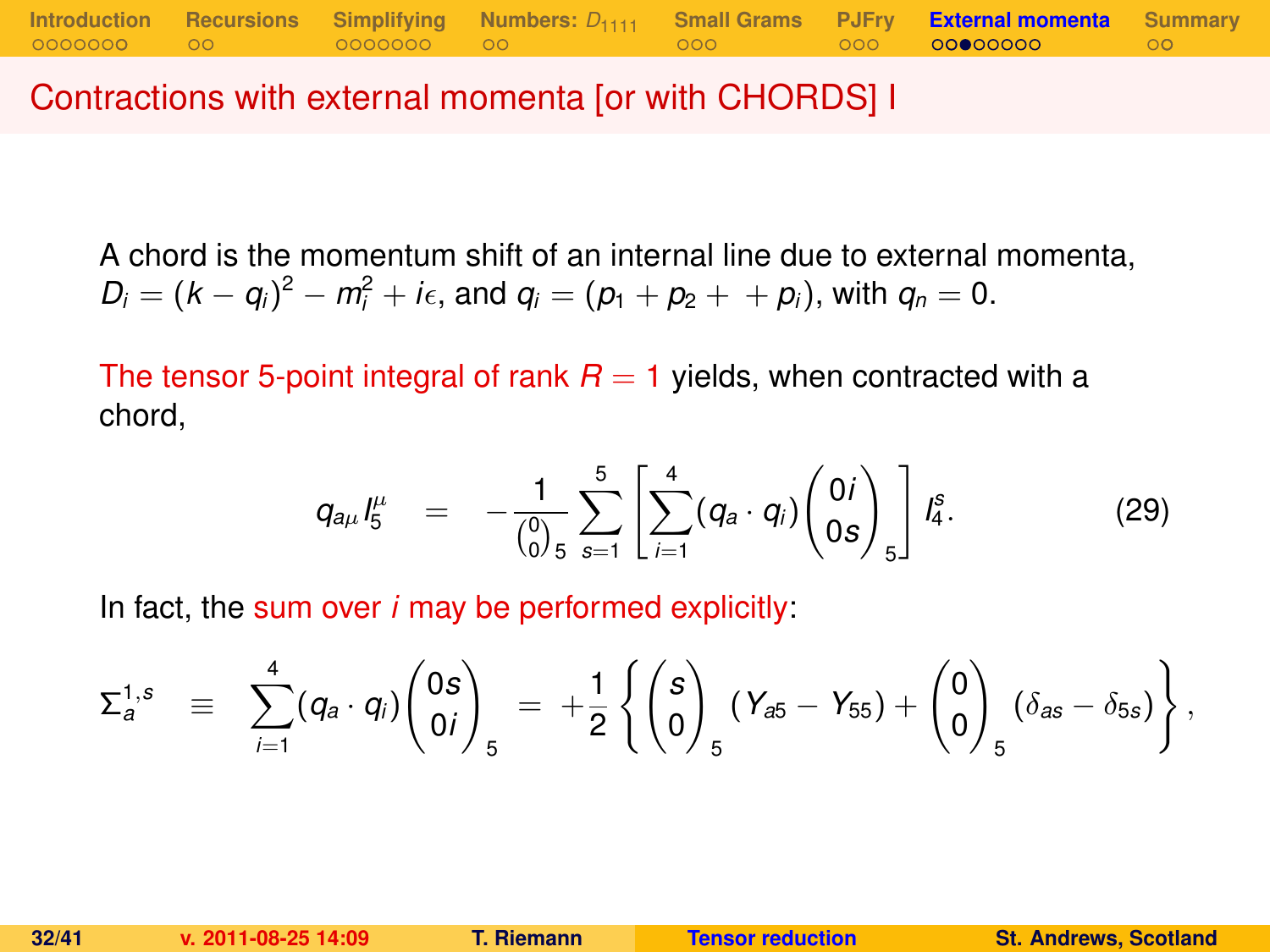Contractions with external momenta I

### We get immediately

$$
q_{a\mu}I_5^{\mu}=-\frac{1}{\binom{0}{0.5}}\sum_{s=1}^5\Sigma_a^{1,s}I_4^s.
$$
 (30)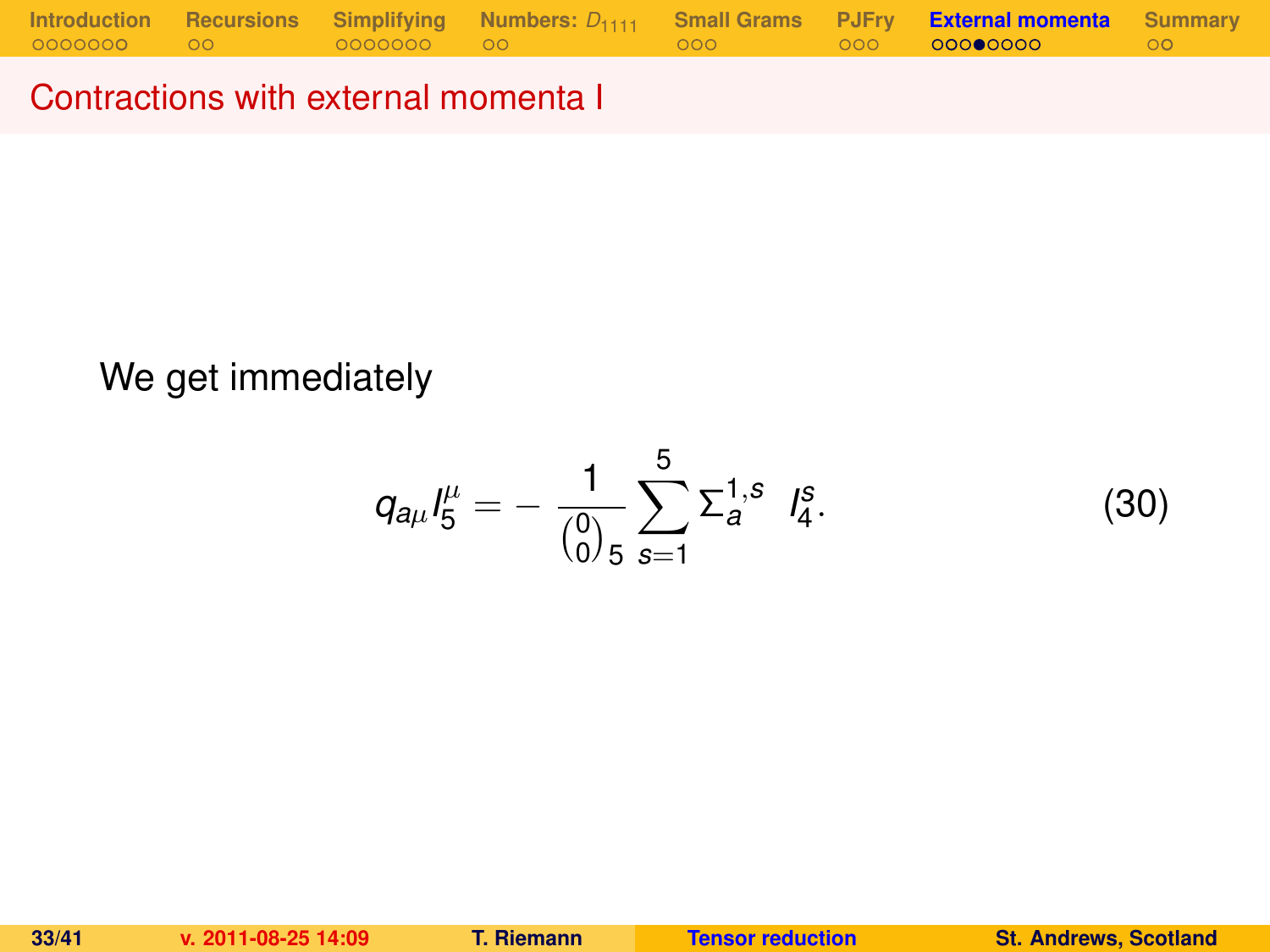**[Introduction](#page-1-0) [Recursions](#page-10-0) [Simplifying](#page-12-0) [Numbers:](#page-19-0)**  $D_{1111}$  **[Small Grams](#page-21-0) [PJFry](#page-24-0) [External momenta](#page-27-0)** [Summary](#page-36-0)<br>00000000 000 00000000 00

Contractions with external momenta I

The tensor 5-point integral of rank  $R = 2$ 

<span id="page-33-0"></span>
$$
I_5^{\mu\nu} = \sum_{i,j=1}^4 q_i^{\mu} q_j^{\nu} E_{ij} + g^{\mu\nu} E_{00}, \qquad (31)
$$

has the following tensor coefficients free of  $1/(25)$ :

$$
E_{00} = -\sum_{s=1}^{5} \frac{1}{2} \frac{1}{\binom{0}{0}} \binom{s}{0} f_4^{[d+],s},
$$
\n
$$
E_{ij} = \sum_{s=1}^{5} \frac{1}{\binom{0}{0}} \left[ \binom{0i}{sj} f_5^{[d+],s} + \binom{0s}{0j} f_{4,i}^{[d+],s} \right].
$$
\n(33)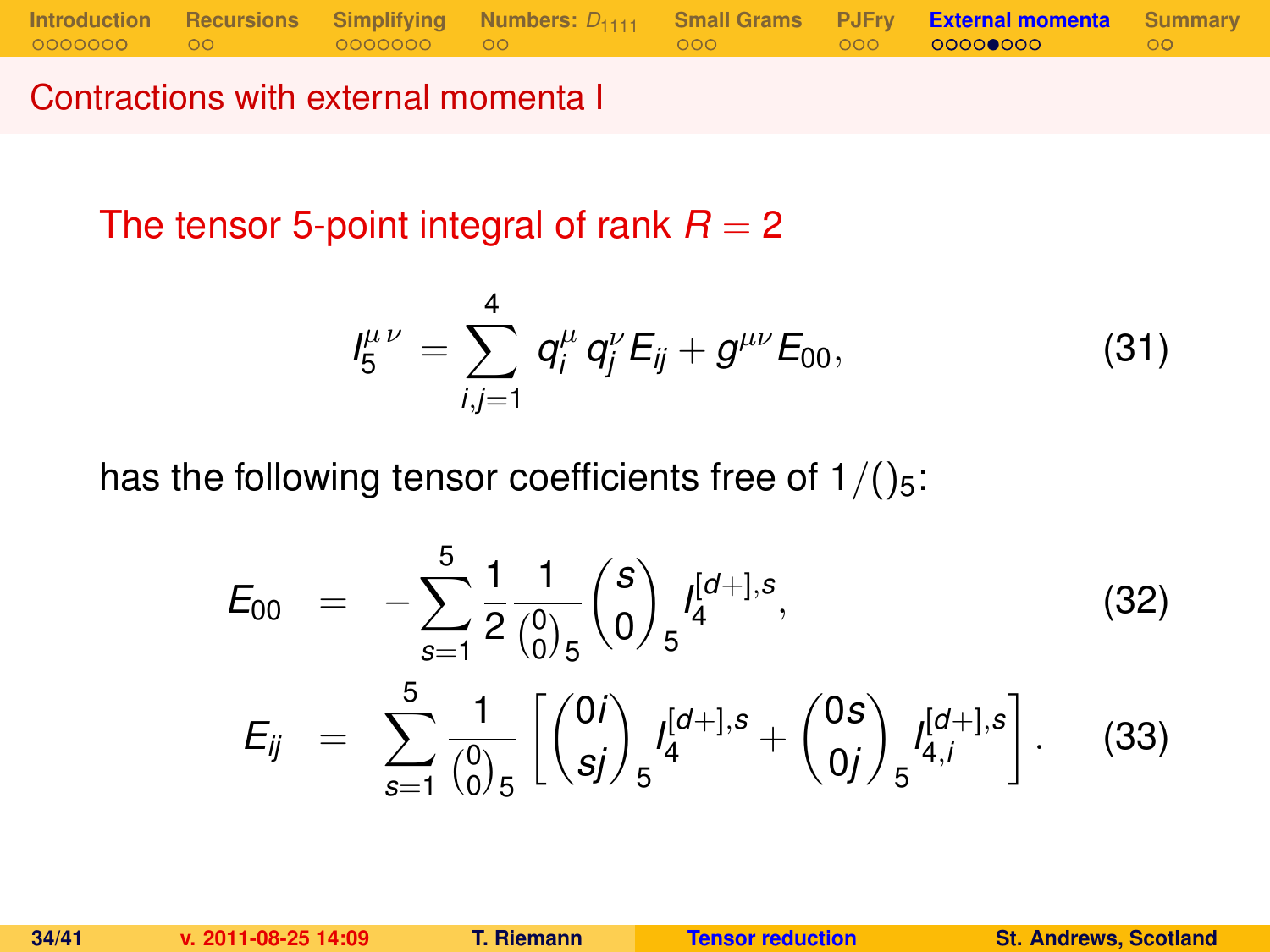Contractions with external momenta I

Equation [\(31\)](#page-33-0) yields for the contractions with chords:

<span id="page-34-0"></span>
$$
q_{a\mu}q_{b\nu}l_5^{\mu\nu}=\sum_{i,j=1}^4(q_a\cdot q_i)(q_b\cdot q_j)E_{ij}+(q_a\cdot q_b)E_{00}.
$$
 (34)

and finally [\(34\)](#page-34-0) simply reads

$$
q_{a\mu}q_{b\nu}I_5^{\mu\nu} = \frac{1}{4}\sum_{s=1}^5 \left\{ \frac{\binom{s}{0.5}}{\binom{0 s}{0 s/5}}(\delta_{a b}\delta_{a s} + \delta_{5 s}) + \frac{\binom{s}{5}}{\binom{0 s}{0 s/5}}\left[ (\delta_{a s} - \delta_{5 s}) (\gamma_{b 5} - \gamma_{5 5}) + (\delta_{b s} - \delta_{5 s}) (\gamma_{a 5} - \gamma_{5 5}) + \frac{\binom{s}{0.5}}{\binom{0}{0.5}} (\gamma_{a 5} - \gamma_{5 5}) (\gamma_{b 5} - \gamma_{5 5}) \right] \right\} I_4^{[d+],s}
$$
  
+ 
$$
\frac{1}{\binom{0}{0.5}}\sum_{s=1}^5 \frac{\sum_{b}^{1, s}}{\binom{0 s}{0 s}} \sum_{t=1}^5 \sum_{s=1}^{2, st} I_5^{st},
$$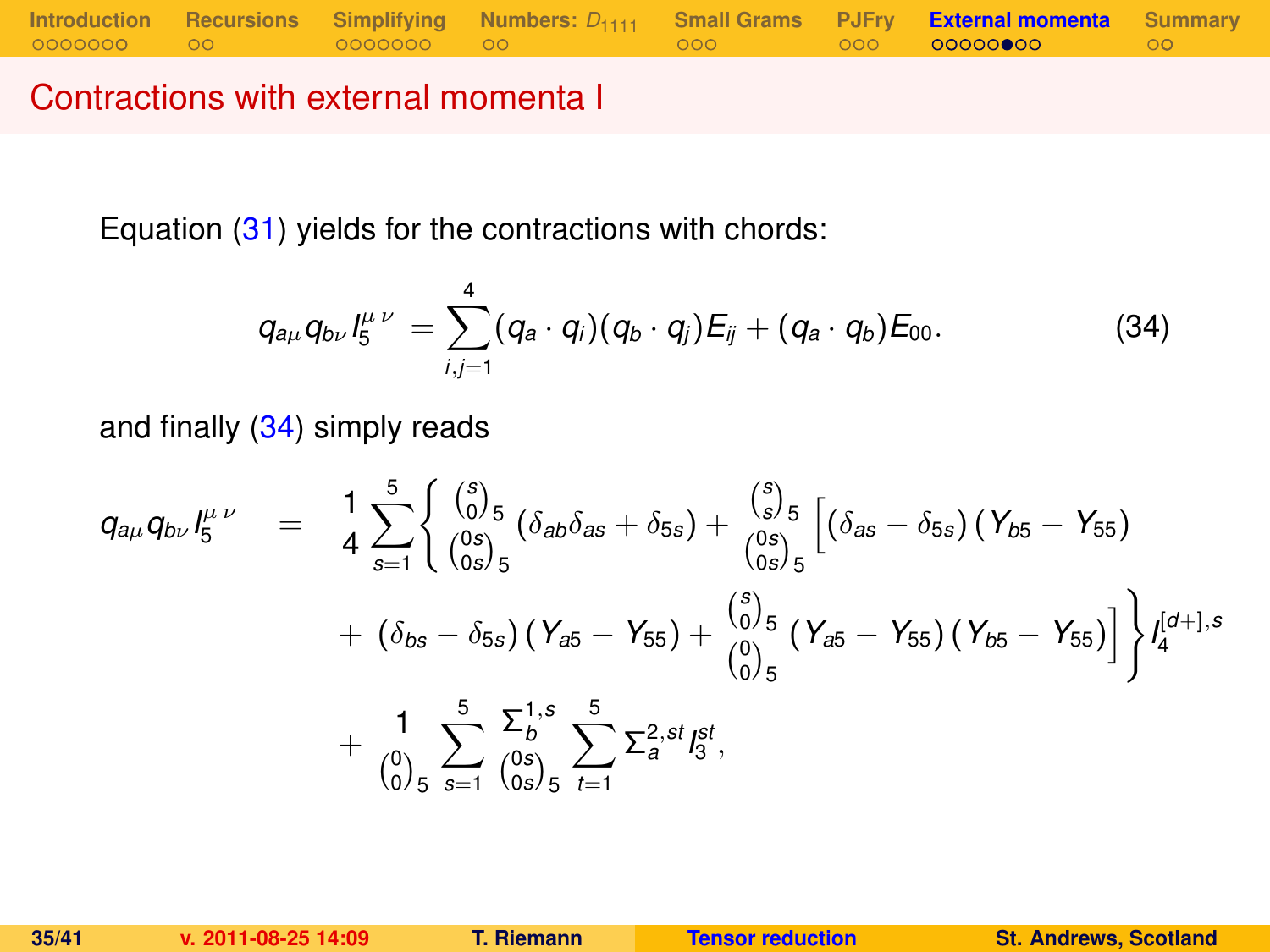### Contractions with external momenta I

with

$$
\Sigma_{a}^{2,st} \equiv \sum_{i=1}^{4} (q_{a} \cdot q_{i}) \begin{pmatrix} 0st \\ 0si \end{pmatrix}_{5}
$$
  
=  $\frac{1}{2} (1 - \delta_{st}) \left\{ \begin{pmatrix} ts \\ 0s \end{pmatrix}_{5} (Y_{a5} - Y_{55}) + \begin{pmatrix} 0s \\ 0s \end{pmatrix}_{5} (\delta_{at} - \delta_{5t}) - \begin{pmatrix} 0s \\ 0t \end{pmatrix}_{5} (\delta_{as} - \delta_{5s}) \right\}$ 

This has been extended also to higher ranks.

We need at most double sums, e.g.:

$$
\Sigma_{ab}^{2,s} \equiv \sum_{i,j=1}^{4} (q_a \cdot q_i)(q_b \cdot q_j) {s_i \choose s_j}_{s} \frac{1}{2} (q_a \cdot q_b) {s \choose s}_{s}
$$
  

$$
= -\frac{1}{4} ( \int_5 (\delta_{ab} \delta_{as} + \delta_{5s} ), \qquad (35)
$$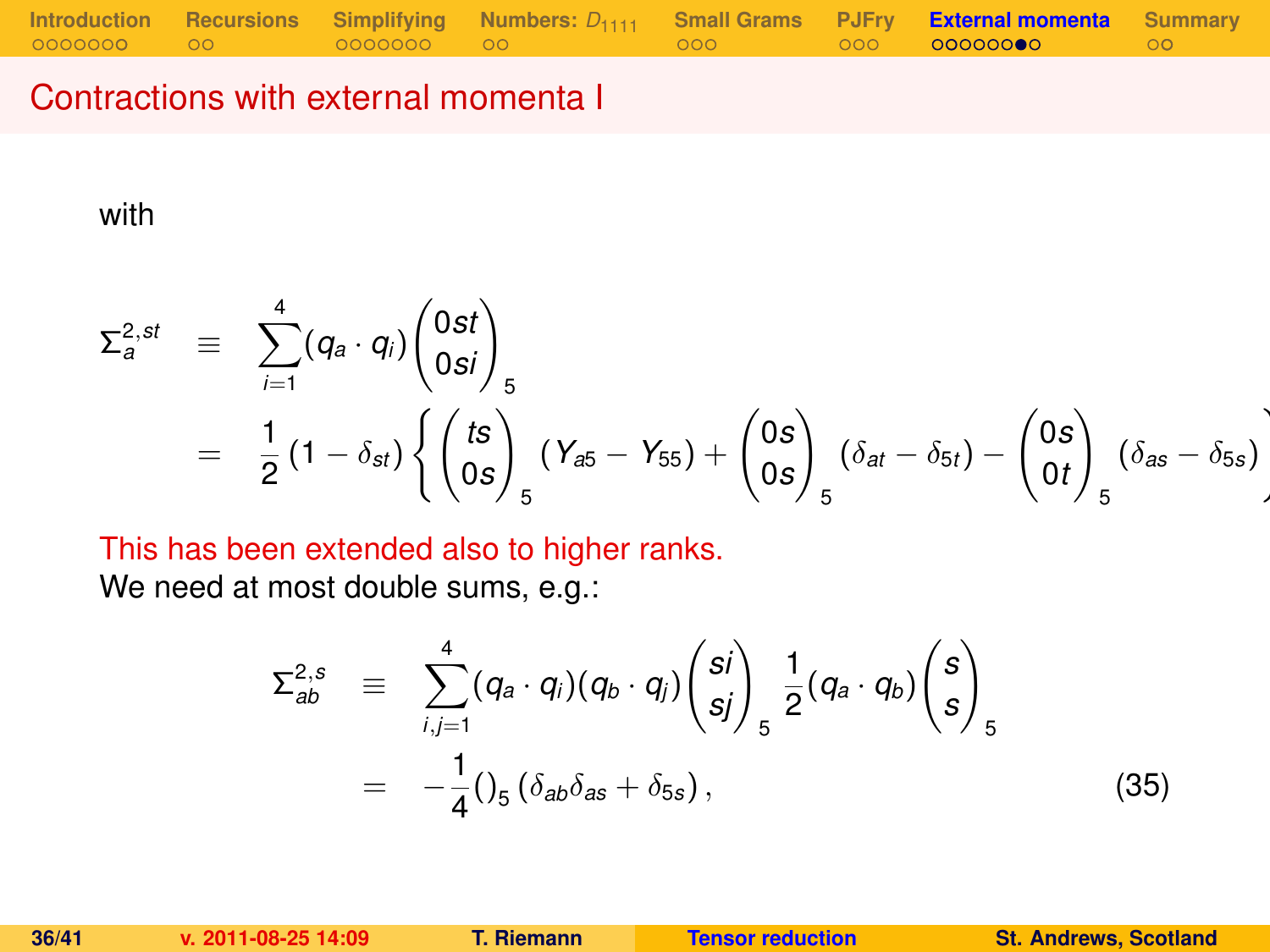Contractions with external momenta I

<span id="page-36-0"></span>Many of the sums over signed minors, weighted with scalar products of chords are given in PLB 2011 [[\[19\]](#page-40-2)], and an almost complete list may be obtained on request from J. Fleischer, T.R.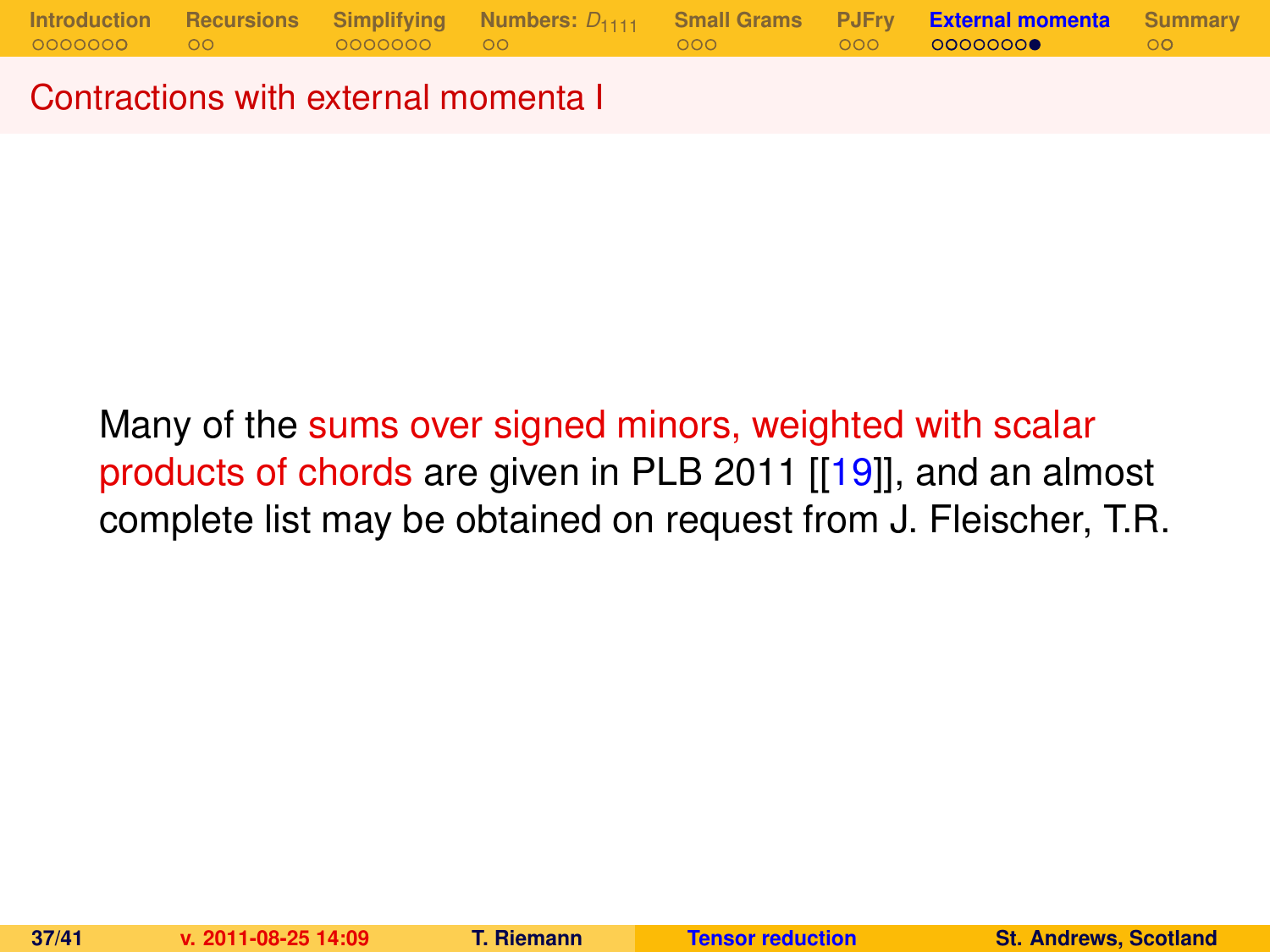|         |  |  | Introduction Recursions Simplifying Numbers: $D_{1111}$ Small-Grams PJFry External-momenta Summary |  |
|---------|--|--|----------------------------------------------------------------------------------------------------|--|
| Summary |  |  |                                                                                                    |  |

- Recursive treatment of hexagon and pentagon tensor integrals of rank *R* in terms of pentagons and boxes of rank *R* − 1
- Systematic derivation of expressions which are explicitely free of inverse Gram determinants  $()_5$  until pentagons of rank  $R = 5$
- Proper isolation of inverse Gram determinants of subdiagrams of the type *s*  $\binom{s}{s}_n$ 4, which cannot be completely avoided
- Numerical C++ package PJFry (V. Yundin, open source) for C, c++, Mathematica, Fortran
- Perform multiple sums with signed minors and scalar products after contractions with chords or external momenta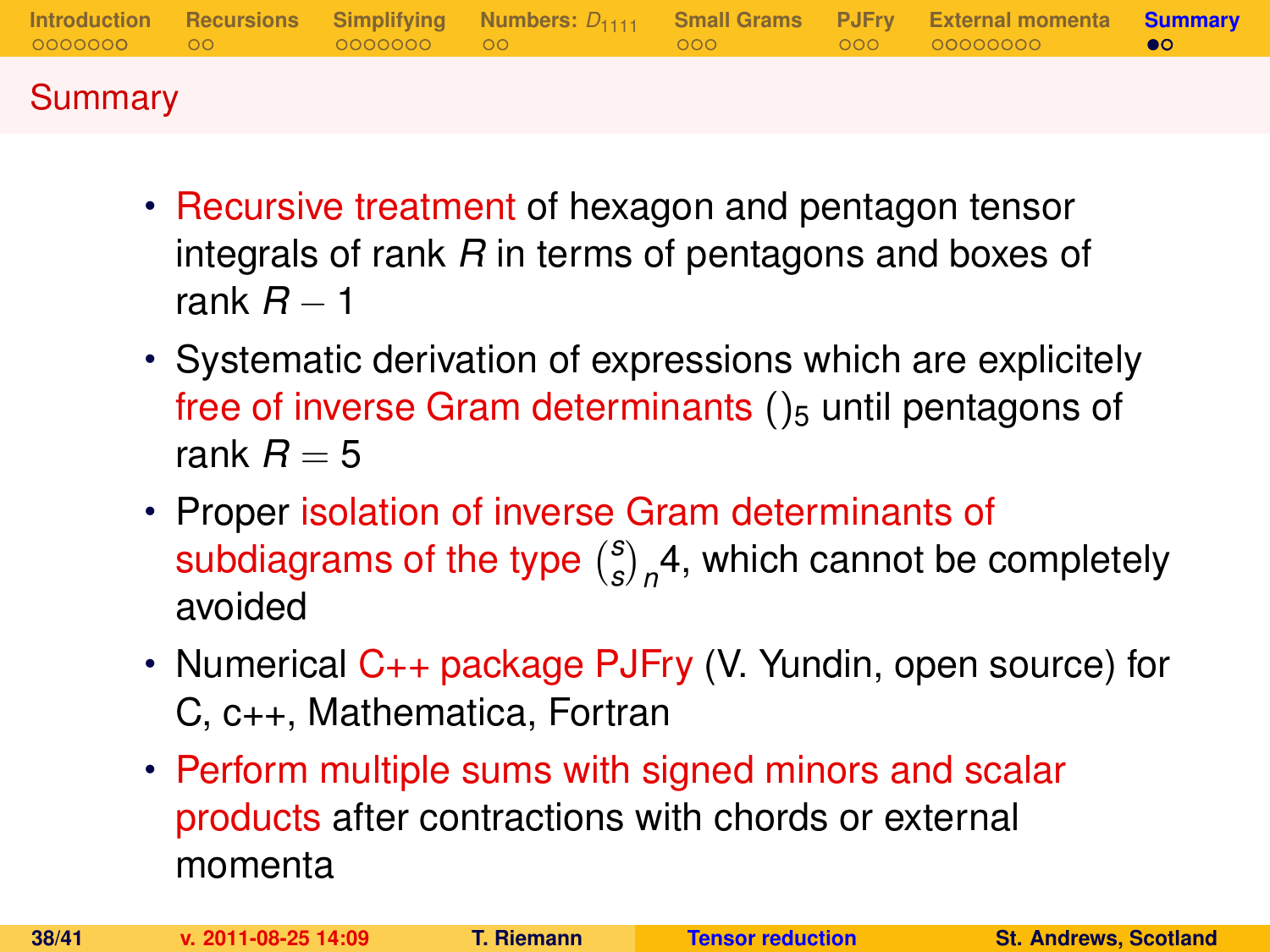|  |  |  | Introduction Recursions Simplifying Numbers: $D_{1111}$ Small Grams PJFry External momenta Summary |  |
|--|--|--|----------------------------------------------------------------------------------------------------|--|
|  |  |  |                                                                                                    |  |
|  |  |  |                                                                                                    |  |

#### References I

G. Passarino and M. Veltman, *One loop corrections for e*+*e*<sup>−</sup> *annihilation into* µ <sup>+</sup>µ<sup>−</sup> *in the Weinberg model*, *Nucl. Phys.* **B160** (1979) 151.

<span id="page-38-1"></span>

<span id="page-38-0"></span>E

G. 't Hooft and M. Veltman, *Scalar one loop integrals*, *Nucl. Phys.* **B153** (1979) 365–401.

<span id="page-38-3"></span>

T. Hahn and M. Perez-Victoria, *Automatized one loop calculations in four-dimensions and D-dimensions*, *Comput.Phys.Commun.* **118** (1999) 153–165, [[hep-ph/9807565](http://xxx.lanl.gov/abs/hep-ph/9807565)].

<span id="page-38-2"></span>

G. J. van Oldenborgh, *FF: A Package to evaluate one loop Feynman diagrams*, *Comput. Phys. Commun.* **66** (1991) 1–15.



<span id="page-38-5"></span>

<span id="page-38-4"></span>F

O. Tarasov, *Connection between Feynman integrals having different values of the space-time dimension*, *Phys. Rev.* **D54** (1996) 6479–6490, [[hep-th/9606018](http://xxx.lanl.gov/abs/hep-th/9606018)].

<span id="page-38-6"></span>

J. Fleischer, F. Jegerlehner, and O. Tarasov, *Algebraic reduction of one-loop Feynman graph amplitudes*, *Nucl. Phys.* **B566** (2000) 423–440, [[hep-ph/9907327](http://xxx.lanl.gov/abs/hep-ph/9907327)].



T. Diakonidis, J. Fleischer, J. Gluza, K. Kajda, T. Riemann, and J. Tausk, *A complete reduction of one-loop tensor 5- and 6-point integrals*, *Phys. Rev.* **D80** (2009) 036003, [[0812.2134](http://xxx.lanl.gov/abs/0812.2134)].

<span id="page-38-7"></span>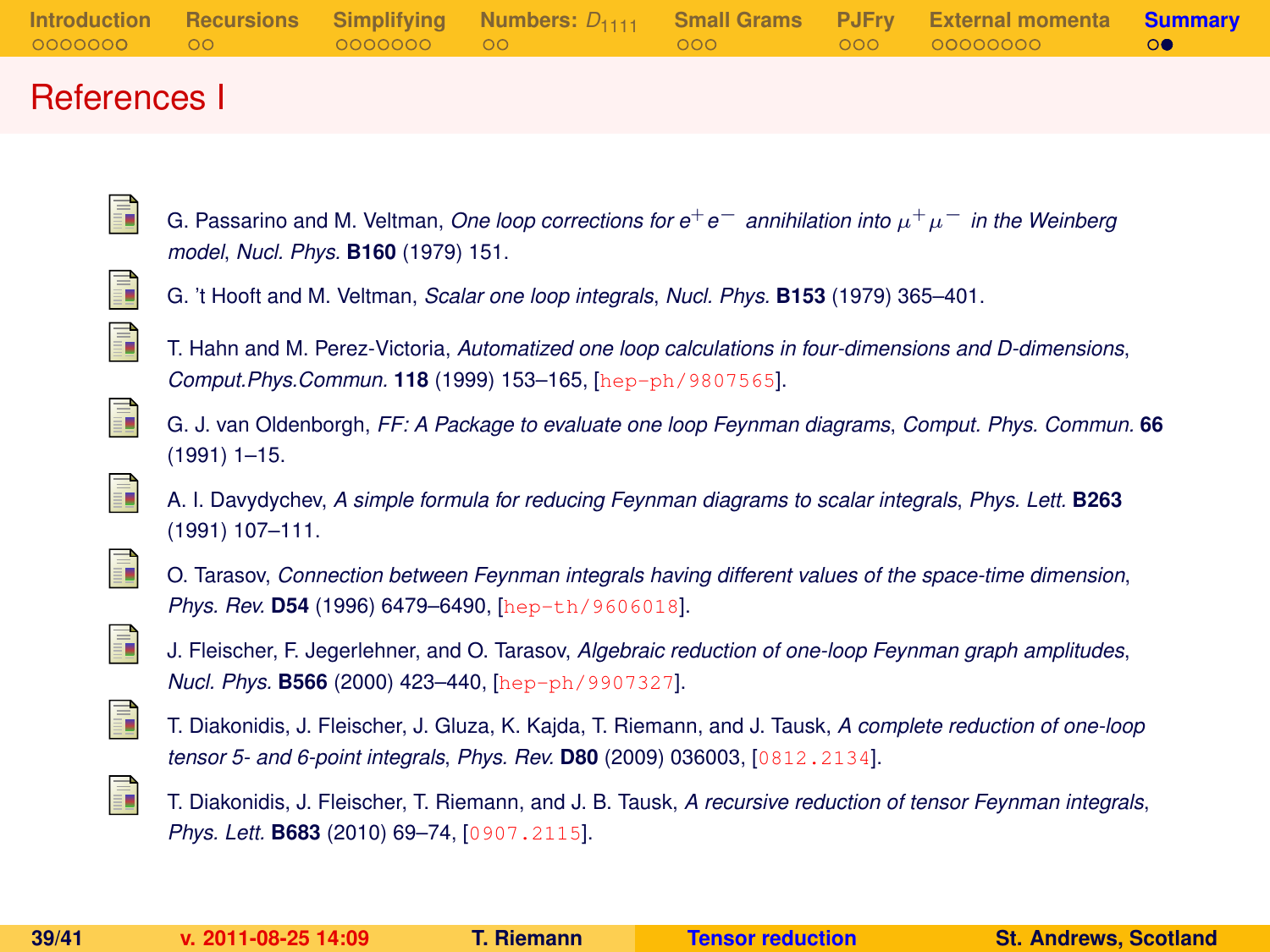|  |  |  | Introduction Recursions Simplifying Numbers: $D_{1111}$ Small Grams PJFry External momenta Summary |  |
|--|--|--|----------------------------------------------------------------------------------------------------|--|
|  |  |  |                                                                                                    |  |
|  |  |  |                                                                                                    |  |

### References II

<span id="page-39-1"></span>

A. Denner, *Techniques and concepts for higher order calculations*, Introductory [Lecture](http://th-workshop2009.desy.de/sites/site_th-workshop2009/content/e59393/e59359/infoboxContent59362/Denner.pdf) at DESY Theory Workshop on Collider Phenomenology, Hamburg, 29 Sep - 2 Oct 2009.

<span id="page-39-2"></span>

T. Hahn, *LoopTools 2.5 User's Guide*, [LT25Guide.pdf.](http://www.feynarts.de/looptools/LT25Guide.pdf)



T. Binoth, J. Guillet, G. Heinrich, E. Pilon, and C. Schubert, *An algebraic / numerical formalism for one-loop multi-leg amplitudes*, *JHEP* **10** (2005) 015, [[hep-ph/0504267](http://xxx.lanl.gov/abs/hep-ph/0504267)].



A. Denner and S. Dittmaier, *Reduction schemes for one-loop tensor integrals*, *Nucl. Phys.* **B734** (2006) 62–115, [[hep-ph/0509141](http://xxx.lanl.gov/abs/hep-ph/0509141)].

<span id="page-39-3"></span>

W. Giele, E. W. N. Glover, and G. Zanderighi, *Numerical evaluation of one-loop diagrams near exceptional momentum configurations*, *Nucl. Phys. Proc. Suppl.* **135** (2004) 275–279, [[hep-ph/0407016](http://xxx.lanl.gov/abs/hep-ph/0407016)].

<span id="page-39-0"></span>

J. Fleischer and T. Riemann, *Complete algebraic reduction of one-loop tensor Feynman integrals*, *Phys. Rev.* **D83** (2011) 073004, [[1009.4436](http://xxx.lanl.gov/abs/1009.4436)].



D. Shanks, *Non-linear transformations of divergent and slowly convergent sequences*, *J. Math. Phys.* **34** (1955) 1–42.



P. Wynn, *On a device for calculating the em*(*sn*) *transformation*, *Math Tables and A.C.* **10** (1956) 91–96.



J. G. A. Baker and P. Graves-Morris, *Pade Approximants. Part I: Basic Theory*. Addison-Wesley, Reading, Massachusetts, 1981.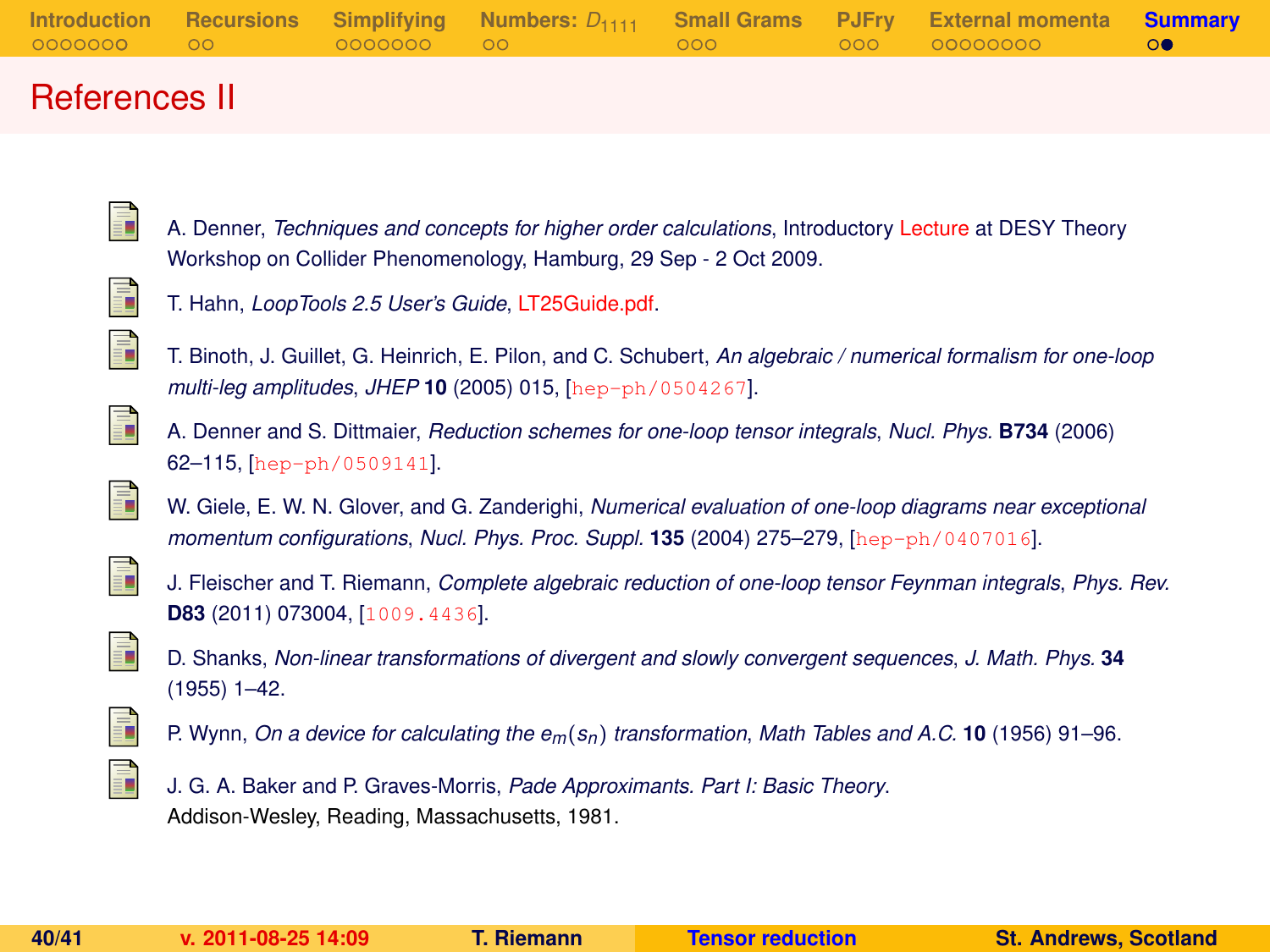|  |  |  | Introduction Recursions Simplifying Numbers: $D_{1111}$ Small Grams PJFry External momenta Summary |  |
|--|--|--|----------------------------------------------------------------------------------------------------|--|
|  |  |  |                                                                                                    |  |
|  |  |  |                                                                                                    |  |

### References III

J. Fleischer and T. Riemann, *Calculating contracted tensor Feynman integrals*, *Phys.Lett.* **B701** (2011) 646–653, [[1104.4067](http://xxx.lanl.gov/abs/1104.4067)].



F.

<span id="page-40-2"></span>暈

T. Binoth, J. P. Guillet, G. Heinrich, E. Pilon, and T. Reiter, *Golem95: a numerical program to calculate one-loop tensor integrals with up to six external legs*, *Comput. Phys. Commun.* **180** (2009) 2317–2330, [[0810.0992](http://xxx.lanl.gov/abs/0810.0992)].

#### T. Riemann, G. Mann, and D. Ebert.

*Nonconservation of lepton number in Z decay*, in: F. Kaschluhn (ed.), Proc. *XVth Int. Symp. Ahrenshoop on Special Topics In Gauge Field Theories*, Nov 5-12, 1981, Ahrenshoop, GDR, AdW, Zeuthen (1981) PHE 81-07, pp. 88-91.



G. Mann and T. Riemann, *Effective flavor changing weak neutral current in the standard theory and Z boson decay*, *Annalen Phys.* **40** (1984) 334.



J. Fleischer and F. Jegerlehner, *Radiative Corrections to Higgs Decays in the Extended Weinberg-Salam Model*, *Phys. Rev.* **D23** (1981) 2001–2026.



T. Diakonidis, J. Fleischer, J. Gluza, K. Kajda, T. Riemann, and J. Tausk, *On the tensor reduction of one-loop pentagons and hexagons*, *Nucl. Phys. Proc. Suppl.* **183** (2008) 109–115, [[0807.2984](http://xxx.lanl.gov/abs/0807.2984)].

<span id="page-40-1"></span>

<span id="page-40-0"></span>R. K. Ellis and G. Zanderighi, *Scalar one-loop integrals for QCD*, *JHEP* **02** (2008) 002, [[0712.1851](http://xxx.lanl.gov/abs/0712.1851)].